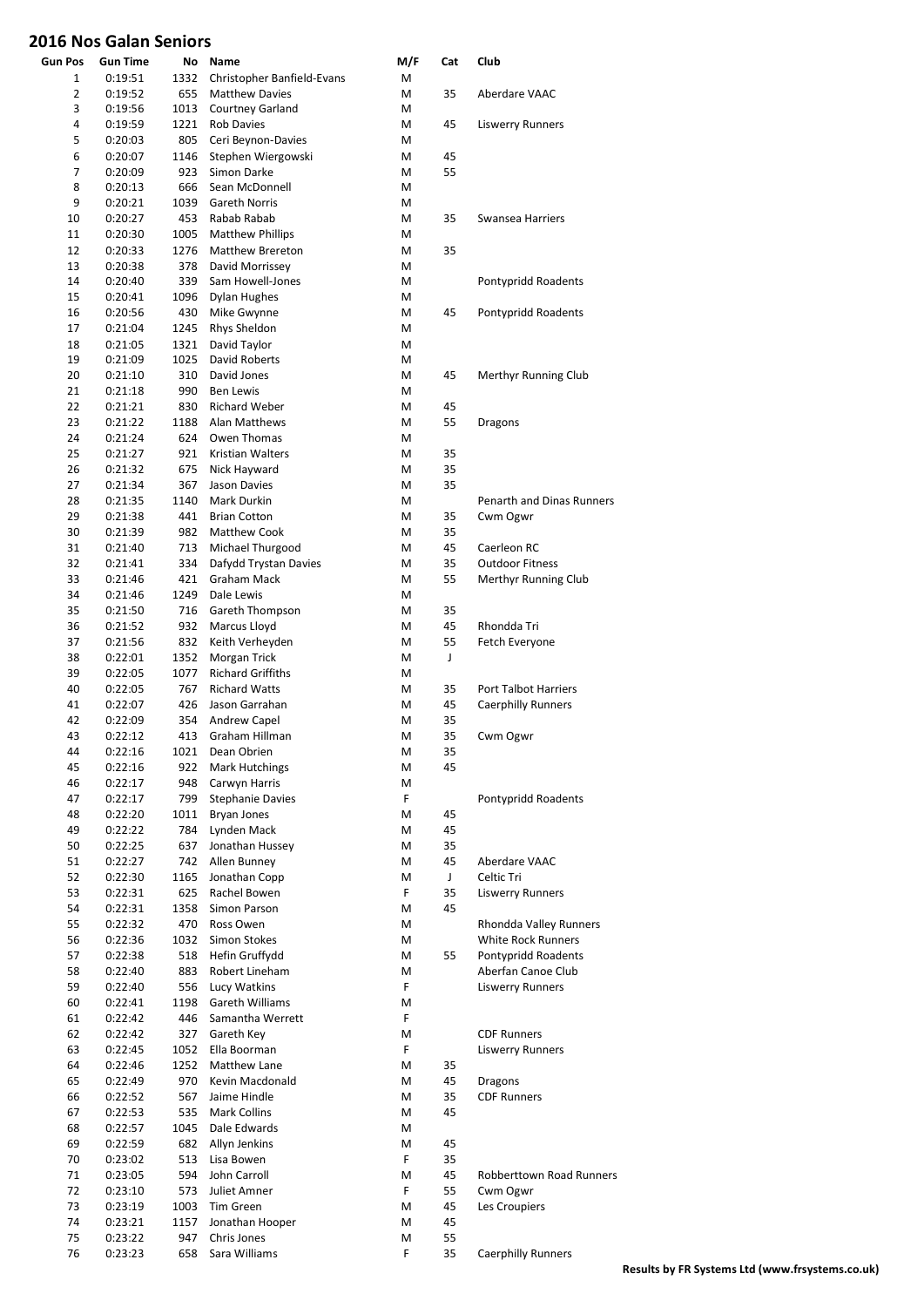| <b>Gun Pos</b> | Gun Time | No   | Name                              | M/F | Cat | Club                          |
|----------------|----------|------|-----------------------------------|-----|-----|-------------------------------|
| 77             | 0:23:23  | 671  | Vanessa Turnbull                  | F   | 45  | <b>Caerphilly Runners</b>     |
| 78             | 0:23:23  | 928  | Gavin Shopland                    | M   | 35  |                               |
| 79             | 0:23:24  | 1287 | Jarrad Wright                     | M   |     |                               |
| 80             | 0:23:24  | 1054 | Mathew Robinson                   | M   |     |                               |
| 81             | 0:23:25  | 351  | Lee Richards                      | M   | 45  | Islwyn RC                     |
| 82             | 0:23:26  | 389  | Neil Beynon                       | M   | 45  |                               |
| 83             | 0:23:32  | 1172 | Laurence Jones                    | M   |     | <b>TROTS</b>                  |
| 84             | 0:23:33  | 823  | Gareth Jones                      | M   | 55  | <b>Chepstow Harriers</b>      |
| 85             | 0:23:34  | 826  | Karen Elvers                      | F   | 45  | <b>Chepstow Harriers</b>      |
| 86             | 0:23:35  | 522  | <b>Edwin Hanly</b>                | M   | 55  |                               |
| 87             | 0:23:36  | 1088 | Andrew Ofomah                     | M   |     |                               |
| 88             | 0:23:36  | 578  | Elizabeth Bird                    | F   | 35  |                               |
| 89             | 0:23:36  | 1187 | Ryan Jones                        | M   |     |                               |
| 90             | 0:23:36  | 1189 | Bryn Owen                         | M   | 35  | Clwb Rhedeg Mwnci Bach        |
| 91             | 0:23:36  | 1253 | Garryn Pritchard                  | M   |     |                               |
| 92             | 0:23:37  | 1076 | Mark Jones                        | M   | 55  |                               |
| 93             | 0:23:39  | 381  | Andrew Smith                      | M   | 35  | Pont-Y-Pwl & District Runners |
| 94             | 0:23:40  | 533  | Deborah Evans                     | F   | 55  | Dragons                       |
| 95             | 0:23:40  | 449  | Russell Bown                      | M   | 55  | Pontypridd Roadents           |
| 96             | 0:23:42  | 374  | Marie Coles                       | F   | 35  | <b>Caerphilly Runners</b>     |
| 97             | 0:23:44  | 865  | <b>Wayne Preece</b>               | M   | 55  | Yr Hen Blwyf                  |
| 98             | 0:23:45  | 766  | Jeremy Dickson                    | M   | 45  | <b>Liswerry Runners</b>       |
| 99             | 0:23:46  | 1247 | <b>Stuart Ward</b>                | M   |     |                               |
| 100            | 0:23:47  | 376  |                                   | F   | 45  |                               |
|                |          |      | Michelle Morrissey<br>Maad Khalil |     | 55  |                               |
| 101            | 0:23:47  | 458  |                                   | M   |     | Pontypridd Roadents           |
| 102            | 0:23:48  | 1031 | Claire Curtin                     | F   |     | <b>White Rock Runners</b>     |
| 103            | 0:23:48  | 1104 | Russell Day                       | M   | 35  |                               |
| 104            | 0:23:49  | 1185 | John Davies                       | M   | 55  |                               |
| 105            | 0:23:50  | 1294 | Paul Evans                        | M   | 45  |                               |
| 106            | 0:23:53  | 644  | Mary Beech                        | F   | 45  | <b>Brackla Harriers</b>       |
| 107            | 0:23:54  | 1161 | Lee Griffiths                     | M   | 35  | Parc Bryn Bach                |
| 108            | 0:23:54  | 814  | Kevin Barnes                      | M   | 45  |                               |
| 109            | 0:23:55  | 1354 | Huw Williams                      | M   | 35  | Rhondda Valley Runners        |
| 110            | 0:23:55  | 674  | Martyn Jenkins                    | M   | 55  | Fairwater Runners Cwmbran     |
| 111            | 0:23:55  | 427  | Langdon Johnathan                 | M   | 35  |                               |
| 112            | 0:23:57  | 1153 | Gareth Piper                      | M   | 45  | Cwm Ogwr                      |
| 113            | 0:23:57  | 559  | Michael Evans                     | M   | 45  |                               |
| 114            | 0:23:58  | 1336 | Craig Smith                       | M   |     |                               |
| 115            | 0:24:03  | 398  | David Sinclair                    | M   | 45  | <b>White Rock Runners</b>     |
| 116            | 0:24:03  | 385  | Lisa Griffiths                    | F   | 35  |                               |
|                |          |      |                                   |     |     |                               |
| 117            | 0:24:04  | 969  | Ioan Williams                     | M   | J   |                               |
| 118            | 0:24:06  | 1292 | Mark Gabb                         | M   |     | Cwm Ogwr                      |
| 119            | 0:24:06  | 407  | <b>Mike Davies</b>                | M   | 55  | <b>CDF Runners</b>            |
| 120            | 0:24:08  | 319  | Terri Lucas                       | F   |     |                               |
| 121            | 0:24:09  | 804  | Rhydian Beynon-Davies             | M   |     |                               |
| 122            | 0:24:09  | 712  | Gareth Davies                     | M   |     |                               |
| 123            | 0:24:09  | 673  | Jeanette Jenkins                  | F   | 55  | Fairwater Runners Cwmbran     |
| 124            | 0:24:10  | 369  | <b>Steven Phillips</b>            | M   | 35  | Islwyn RC                     |
| 125            | 0:24:10  | 1201 | Gavin Williams                    | M   |     |                               |
| 126            | 0:24:11  | 521  | Mat Gilliard                      | M   | 35  |                               |
| 127            | 0:24:12  | 447  | Martin Richards                   | M   | 55  |                               |
| 128            | 0:24:12  | 1213 | Morgan Brown                      | M   |     |                               |
| 129            | 0:24:17  | 410  | Joanne Ryan                       | F   | 35  | Rhondda Valley Runners        |
| 130            | 0:24:18  | 770  | Christopher Jones                 | M   | 45  | 3M Gorseinon                  |
| 131            | 0:24:18  | 1058 | Wayne Jones                       | M   | 55  |                               |
| 132            | 0:24:20  | 1325 | Becki Johnson                     | F   | 35  |                               |
| 133            | 0:24:22  | 1113 | Daniel Evans                      | M   |     |                               |
| 134            | 0:24:22  | 135  | Carl Lewis                        | M   |     | <b>Caerphilly Runners</b>     |
| 135            | 0:24:25  | 924  | Donna Rodger                      | F   | 45  | <b>Solent Running Sisters</b> |
| 136            | 0:24:27  | 1274 | Andrew Caple                      | M   | 45  | <b>CDF Runners</b>            |
| 137            | 0:24:28  | 1222 | Gayle Sheppard                    | F   | 35  | <b>Liswerry Runners</b>       |
| 138            | 0:24:28  | 363  | <b>Gary Hughes</b>                | M   |     |                               |
| 139            | 0:24:29  | 480  | Paul Edwards                      | M   | 35  |                               |
|                |          |      |                                   |     |     |                               |
| 140            | 0:24:30  | 783  | Steve Burrell                     | M   | 45  | Pontyclun Road Runners        |
| 141            | 0:24:32  | 1297 | David Lewis                       | M   |     |                               |
| 142            | 0:24:32  | 787  | Amanda Parry                      | F   | 35  | <b>Port Talbot Harriers</b>   |
| 143            | 0:24:34  | 958  | Morris Urguhart                   | M   | 35  | Caerleon RC                   |
| 144            | 0:24:35  | 1126 | Clyde Baker                       | M   | 45  |                               |
| 145            | 0:24:36  | 511  | Bethan Ford                       | F   |     | Pontypridd Roadents           |
| 146            | 0:24:38  | 871  | Stephen Jones                     | M   | 45  |                               |
| 147            | 0:24:38  | 563  | Ryan Woodward                     | M   | 35  |                               |
| 148            | 0:24:41  | 1289 | Dave Smith                        | M   | 35  |                               |
| 149            | 0:24:42  | 931  | Paul Gillard                      | М   | 35  |                               |
| 150            | 0:24:43  | 905  | Ross England                      | M   |     |                               |
| 151            | 0:24:44  | 652  | Stephen Wood                      | M   | 35  | Pegasus RC                    |
| 152            | 0:24:44  | 651  | Paula Allen                       | F   | 35  | Pegasus RC                    |
|                |          |      |                                   |     |     |                               |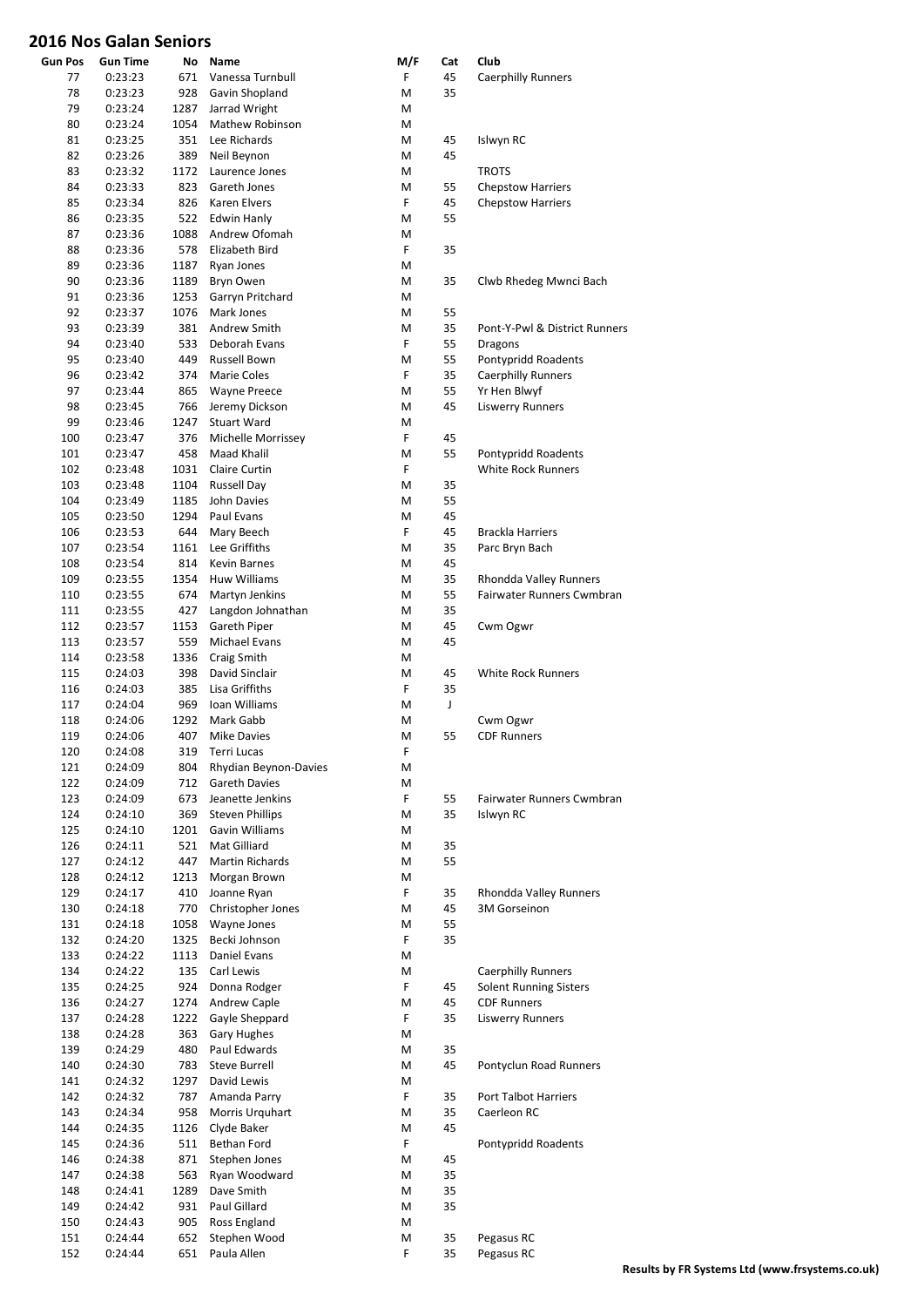| <b>Gun Pos</b> | Gun Time           | No          | Name                                        | M/F    | Cat      | Club                                                      |
|----------------|--------------------|-------------|---------------------------------------------|--------|----------|-----------------------------------------------------------|
| 153            | 0:24:45            | 1243        | Harry Williams                              | M      | 45       |                                                           |
| 154            | 0:24:47            | 431         | Andrew Thomas                               | M      | 45       | <b>3M Gorseinon</b>                                       |
| 155            | 0:24:50            | 1156        | Ben Hooper                                  | M      | J        |                                                           |
| 156            | 0:24:52            | 1311<br>811 | Rafal Rozniakowski<br><b>Kevin Williams</b> | М      |          |                                                           |
| 157<br>158     | 0:24:54<br>0:24:54 | 1093        | Neil Chipper                                | М<br>M | 35<br>55 | <b>Liswerry Runners</b>                                   |
| 159            | 0:24:54            | 984         | <b>Brad Carter</b>                          | M      | 35       |                                                           |
| 160            | 0:24:55            | 520         | Jonathan Mead                               | M      | 55       | Pontyclun Road Runners                                    |
| 161            | 0:24:55            | 1174        | Michael Maiden                              | M      | 35       |                                                           |
| 162            | 0:24:56            | 773         | Gareth Evans                                | M      |          |                                                           |
| 163            | 0:24:56            | 852         | Alastair Mason                              | M      |          |                                                           |
| 164            | 0:24:57            | 432         | Dave Kempton                                | M      | 55       | Parc Bryn Bach                                            |
| 165            | 0:24:58            | 697         | Liam Williams                               | M      |          | <b>Robberttown Road Runners</b>                           |
| 166            | 0:25:01            | 940         | lan Tyler                                   | M      | 45       |                                                           |
| 167            | 0:25:02            | 646         | Rhys Jones                                  | M      |          |                                                           |
| 168<br>169     | 0:25:03<br>0:25:09 | 1084<br>842 | Paul Holloway<br>Marc De Benedictis         | M<br>M | 55<br>35 |                                                           |
| 170            | 0:25:09            | 1047        | Ross Edwards                                | M      | 35       |                                                           |
| 171            | 0:25:10            | 312         | <b>Phillip Mears</b>                        | M      | 45       | <b>White Rock Runners</b>                                 |
| 172            | 0:25:11            | 672         | Katy Ritchie                                | F      |          |                                                           |
| 173            | 0:25:13            | 483         | Karen Spiller                               | F      | 45       |                                                           |
| 174            | 0:25:14            | 324         | Karl Johnson                                | M      |          | <b>Robberttown Road Runners</b>                           |
| 175            | 0:25:14            | 1019        | Callum Walsh                                | M      | J        |                                                           |
| 176            | 0:25:16            | 1179        | <b>Mark Hutchings</b>                       | M      | 45       |                                                           |
| 177            | 0:25:20            | 846         | Martyn Strange                              | M      | 55       |                                                           |
| 178            | 0:25:22            | 950         | Lee Hopkins                                 | M      | 35       | Aberdare VAAC                                             |
| 179            | 0:25:22            | 531         | Rachel Edwards                              | F      | 45       |                                                           |
| 180            | 0:25:25            | 1227        | Simon Jones                                 | M      | 45       |                                                           |
| 181            | 0:25:25            | 580         | Allen Bevan                                 | M      | 55       | Pontypridd Roadents                                       |
| 182<br>183     | 0:25:28<br>0:25:28 | 300<br>1214 | Peter Walsh<br>Jennifer Evans               | M<br>F |          |                                                           |
| 184            | 0:25:31            | 803         | Paul Beynon-Davies                          | M      | 55       |                                                           |
| 185            | 0:25:31            | 355         | Michelle Gooch                              | F      | 45       | Pont-Y-Pwl & District Runners                             |
| 186            | 0:25:31            | 1216        | Lucy Deering                                | F      | 45       |                                                           |
| 187            | 0:25:33            | 1246        | Zoe Rees                                    | F      |          | <b>Caerphilly Runners</b>                                 |
| 188            | 0:25:34            | 600         | Dianna Tudor                                | F      | 35       | Cornelly striders                                         |
| 189            | 0:25:35            | 610         | Fiona Drysdale                              | F      | 45       | Cwm Ogwr                                                  |
| 190            | 0:25:36            | 570         | James Beaman                                | М      | 35       |                                                           |
| 191            | 0:25:37            | 588         | David Lewis                                 | M      | 45       |                                                           |
| 192            | 0:25:37            | 981         | Gareth Coopey                               | M      | 35       |                                                           |
| 193            | 0:25:38            | 980         | Victoria Coopey                             | F      | 35       |                                                           |
| 194            | 0:25:40            | 417         | Trudi Morgan                                | F      | 45<br>55 |                                                           |
| 195<br>196     | 0:25:41<br>0:25:44 | 577<br>526  | Glyn Hicks<br>Ann Hurley                    | M<br>F | 35       | <b>Robberttown Road Runners</b><br>Rhondda Valley Runners |
| 197            | 0:25:44            | 481         | Philip Jones                                | M      | 45       |                                                           |
| 198            | 0:25:45            | 508         | Miles Thomas                                | M      | 35       | <b>Robberttown Road Runners</b>                           |
| 199            | 0:25:47            | 1194        | Peter Jeffries                              | M      | 45       |                                                           |
| 200            | 0:25:48            | 863         | Carl Woodward                               | M      | 35       |                                                           |
| 201            | 0:25:48            | 1110        | Kara Davies                                 | F      |          | Dragons                                                   |
| 202            | 0:25:48            | 762         | Martyn Liston                               | M      | 45       |                                                           |
| 203            | 0:25:49            | 1269        | <b>Shelley Stephens</b>                     | F      | 35       |                                                           |
| 204            | 0:25:50            | 1158        | Rachel Hooper                               | F      | 45       |                                                           |
| 205            | 0:25:51            | 1059        | <b>Richard Williams</b>                     | M      | 45       |                                                           |
| 206            | 0:25:52<br>0:25:53 | 667         | Jeffrey Rees<br>Paul Morgan                 | M      | 35<br>55 |                                                           |
| 207<br>208     | 0:25:54            | 956<br>510  | Simon Westlake                              | M<br>M | 45       |                                                           |
| 209            | 0:25:54            | 1091        | Ryan Jenkins                                | M      |          |                                                           |
| 210            | 0:25:55            | 581         | Andy Morton                                 | M      | 55       |                                                           |
| 211            | 0:25:55            | 415         | Victoria Hillman                            | F      |          | Cwm Ogwr                                                  |
| 212            | 0:25:55            | 1120        | Derrick Stephenson                          | M      | 55       |                                                           |
| 213            | 0:25:55            | 1079        | <b>Kurt Daniel</b>                          | М      |          |                                                           |
| 214            | 0:25:56            | 368         | Kathleen Walker                             | F      | 35       |                                                           |
| 215            | 0:25:58            | 1341        | Nigel Jones                                 | M      | 45       |                                                           |
| 216            | 0:25:58            | 662         | <b>Bethan Davies</b>                        | F      |          |                                                           |
| 217            | 0:25:59            | 360         | David Capel                                 | M      | 55       |                                                           |
| 218            | 0:26:00            | 524         | Hugh Burchard                               | M      | 55       | <b>Bitton Road Runners</b>                                |
| 219<br>220     | 0:26:02            | 558<br>851  | Roger Beddard<br>Gillian Mason              | M<br>F | 55<br>55 | Dudley Kingswinford                                       |
| 221            | 0:26:06<br>0:26:07 | 669         | Emma Smith                                  | F      | 45       | Cardiff AAC                                               |
| 222            | 0:26:09            | 789         | Richard Lloyd Jones                         | M      | 45       | Aberdare VAAC                                             |
| 223            | 0:26:09            | 930         | Menna McCarthy                              | F      | 45       | <b>Dragons</b>                                            |
| 224            | 0:26:09            | 1133        | <b>Andrew Meadows</b>                       | М      |          | <b>Brecon AC</b>                                          |
| 225            | 0:26:11            | 491         | Nathan Vukashin Jones                       | M      |          | Pontypridd Roadents                                       |
| 226            | 0:26:13            | 722         | Elizabeth Phillips                          | F      | 35       |                                                           |
| 227            | 0:26:14            | 1154        | Rachael Jordan                              | F      | 35       | Pontypridd Roadents                                       |
| 228            | 0:26:14            | 1180        | <b>Andrew Reynolds</b>                      | M      | 35       |                                                           |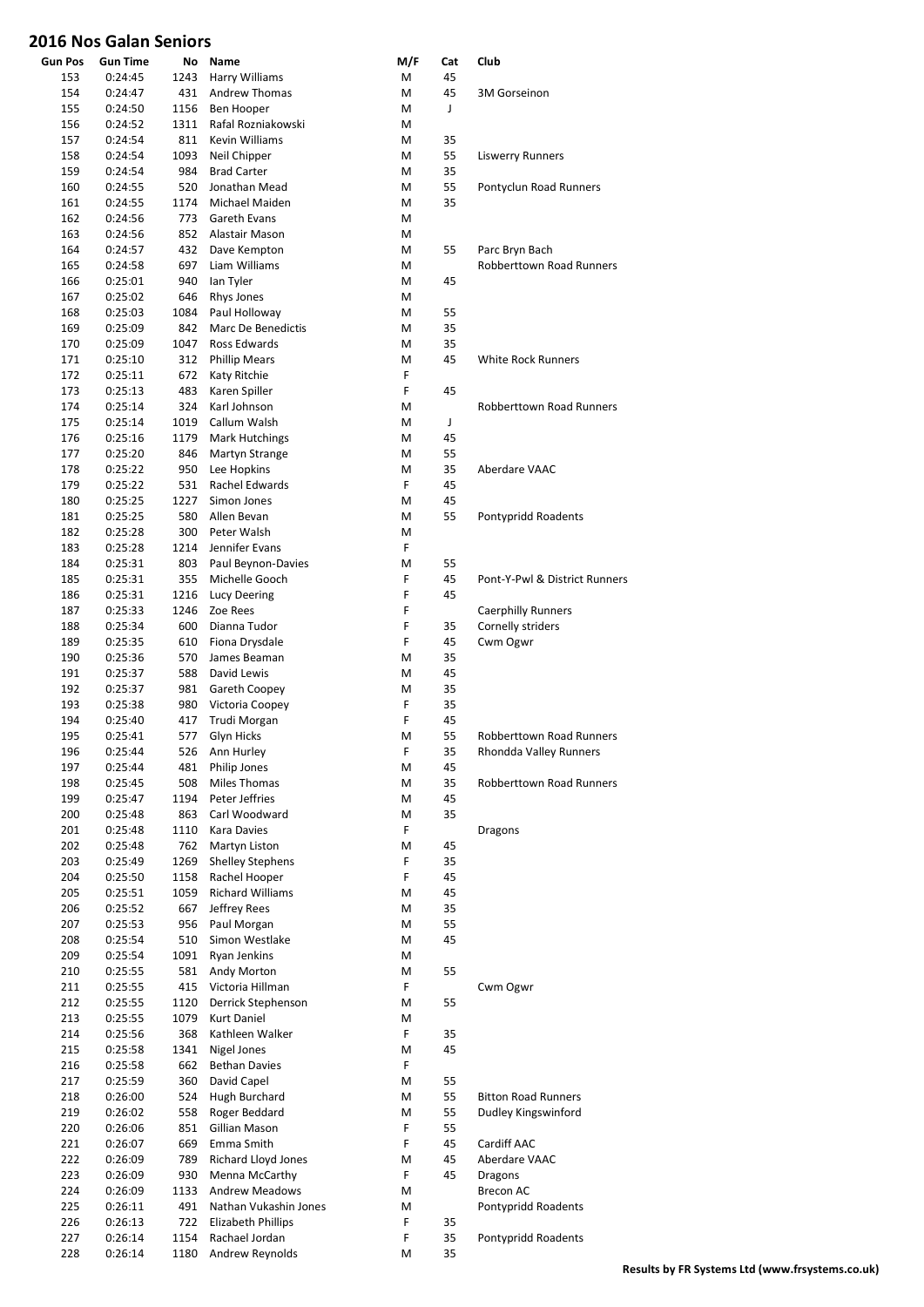| <b>Gun Pos</b> | Gun Time           | No          | Name                     | M/F | Cat      | Club                             |
|----------------|--------------------|-------------|--------------------------|-----|----------|----------------------------------|
| 229            | 0:26:15            | 1319        | Amy Jenner               | F   | 35       | <b>Caerphilly Runners</b>        |
| 230            | 0:26:16            | 420         | Angharad Ferch Alun      | F   | 35       | Clwb Rhedeg Pontardawe RC        |
| 231            | 0:26:16            | 1330        | <b>Stephen Hughes</b>    | M   | 35       |                                  |
| 232            | 0:26:16            | 515         | Vicky Fear               | F   | 35       | <b>Liswerry Runners</b>          |
| 233            | 0:26:17            | 1316        | Victoria Stroud          | F   | 35       |                                  |
| 234            | 0:26:18            | 192         | Nadine Donovan           | F   | 35       | Pont-Y-Pwl & District Runners    |
| 235            | 0:26:18            | 560         | Lisa Davies              | F   | 35       | Islwyn RC                        |
| 236            | 0:26:24            | 1121        | <b>Rhian Hopkins</b>     | F   | 35       |                                  |
| 237            | 0:26:24            | 1036        | <b>Ashley Prosser</b>    | М   |          |                                  |
| 238            | 0:26:27            | 903         | Sammyjo Davies           | F   |          |                                  |
| 239            | 0:26:28            | 552         | Robert Haswell           | M   | 55       |                                  |
| 240            | 0:26:28            | 379         | Rhian Taylor             | F   | 35       |                                  |
| 241            | 0:26:29            | 613         | Peter Briganti           | M   | 45       |                                  |
| 242            | 0:26:33            | 1202        | Gareth Jackson           | M   |          |                                  |
| 243            | 0:26:33            | 554         | <b>Thomas Watkins</b>    | M   |          | <b>Liswerry Runners</b>          |
| 244            | 0:26:33            | 574         | <b>Rachel Goss</b>       | F   | 35       | Cwm Ogwr                         |
| 245            | 0:26:36            | 497         | Dave Reed                | M   | 45       | Rhondda Valley Runners           |
| 246            | 0:26:41            | 619         | Emma Hillman             | F   | 35       |                                  |
| 247            | 0:26:41            | 1044        | Bethan Marsh             | F   |          |                                  |
|                |                    |             | Rory Sullivan            |     |          |                                  |
| 248            | 0:26:42            | 629         |                          | М   |          |                                  |
| 249            | 0:26:42            | 884         | Leighton Davies          | M   | 35       |                                  |
| 250            | 0:26:43            | 416         | <b>Christopher Panes</b> | M   | 45       | <b>Robberttown Road Runners</b>  |
| 251            | 0:26:44            | 1234        | Jon Hilder               | M   |          |                                  |
| 252            | 0:26:46            | 401         | Mark Douglas             | М   | 35       |                                  |
| 253            | 0:26:46            | 456         | Nicola Davies            | F   | 45       | <b>White Rock Runners</b>        |
| 254            | 0:26:47            | 353         | Carwyn Pritchard         | M   |          |                                  |
| 255            | 0:26:48            | 973         | Ross Evans               | М   |          |                                  |
| 256            | 0:26:48            | 1124        | Laura Smith              | F   |          |                                  |
| 257            | 0:26:49            | 635         | <b>Huw Phillips</b>      | M   | 35       | Cardiff AAC                      |
| 258            | 0:26:50            | 536         | Lucy Evans               | F   |          | Dragons                          |
| 259            | 0:26:53            | 1129        | Christie Coleman         | M   | 45       | Cwm Ogwr                         |
| 260            | 0:26:53            | 604         | Sharon Smith             | F   | 45       | Pontypridd Roadents              |
| 261            | 0:26:53            | 589         | Jeff Davies              | M   | 45       |                                  |
| 262            | 0:26:54            | 603         | Sara Morgan              | F   | 35       | <b>Village Vipers</b>            |
| 263            | 0:26:54            | 676         | Emma Chivers             | F   | 45       |                                  |
| 264            | 0:26:54            | 555         | Andrew Way               | M   | 35       |                                  |
| 265            | 0:26:55            | 738         | Claire Jones             | F   | 35       |                                  |
| 266            | 0:26:56            | 974         | Steven Lane              | M   | 35       |                                  |
| 267            | 0:26:57            | 466         | Kenneth Wayne Oliver     | М   | 55       | Islwyn RC                        |
| 268            | 0:26:57            | 1130        | Ceri Thomas              | F   | 45       | <b>Porthcawl Runners</b>         |
| 269            | 0:26:59            | 452         | Andy Evans               | M   | 45       |                                  |
|                |                    | 549         | <b>Heather Garratt</b>   | F   | 35       |                                  |
| 270            | 0:27:00            |             |                          | F   |          | Cwm Ogwr                         |
| 271            | 0:27:01            | 341         | Jules Jones              |     | 35       | <b>Port Talbot Harriers</b>      |
| 272            | 0:27:03            | 684         | Darren Jones             | M   |          |                                  |
| 273            | 0:27:04            | 877         | Chris Williams           | M   |          |                                  |
| 274            | 0:27:04            | 845         | Melanie Hill             | F.  | 45       |                                  |
| 275            | 0:27:05            | 384         | Liz Rees                 | F   | 35       |                                  |
| 276            | 0:27:06            |             | 1323 John Dowdall        | F   | 35       | <b>Robberttown Road Runners</b>  |
| 277            | 0:27:10            |             | 1048 Tony Edwards        | M   | 45       |                                  |
| 278            | 0:27:11            | 640         | Hannah Beadsworth        | F   |          |                                  |
| 279            | 0:27:11            | 487         | Georgina Fraser          | F   | 45       | <b>Cornelly Striders</b>         |
| 280            | 0:27:16            | 1356        | <b>Gareth Davies</b>     | M   | 55       |                                  |
| 281            | 0:27:18            | 548         | <b>Richard Garratt</b>   | M   | 35       | Cwm Ogwr                         |
| 282            | 0:27:18            | 1117        | Oliver Lake              | M   |          |                                  |
| 283            | 0:27:20            |             | 571 Jon Hussey           | M   | 35       |                                  |
| 284            | 0:27:21            |             | 1226 John Griffiths      | M   | 55       |                                  |
| 285            | 0:27:21            | 484         | Philip Scanlon           | M   | 55       |                                  |
| 286            | 0:27:22            |             | 731 Tom Hymns            | M   | 45       | Serpentine                       |
| 287            | 0:27:24            | 1067        | James Norris             | M   |          |                                  |
| 288            | 0:27:28            |             | 1042 Terry Jones         | M   | 55       | <b>Triathalon Coaching Wales</b> |
| 289            | 0:27:29            | 953         | Roger Jones              | M   | 35       |                                  |
| 290            | 0:27:30            | 436         | Phillip Buckley          | M   | 35       | Cwm Ogwr                         |
| 291            | 0:27:32            | 130         | Caroline Best            | F   |          | Pontypridd Roadents              |
| 292            | 0:27:33            | 743         | Catherine Llewellyn      | F   | 45       | Merthyr Running Club             |
| 293            | 0:27:33            | 517         | Alwyn Thomas             | M   | 55       | <b>Porthcawl Runners</b>         |
| 294            | 0:27:35            | 333         | Kay Chapman              | F   | 45       | Cardiff AAC                      |
| 295            | 0:27:35            | 465         | Maria Shopland Pride     | F   | 45       |                                  |
| 296            | 0:27:36            | 636         | lan Price                | M   | 45       | Caerleon RC                      |
| 297            | 0:27:37            | 1040        | Sarah Meah               | F   |          |                                  |
|                |                    |             | Mike Price               | M   |          |                                  |
| 298<br>299     | 0:27:37<br>0:27:37 | 1173<br>749 |                          | M   | 45<br>35 |                                  |
|                |                    |             | <b>Rhys Lewis</b>        |     |          | Parc Bryn Bach                   |
| 300            | 0:27:38            | 802         | Michael Lewis            | M   | 55       | Parc Bryn Bach                   |
| 301            | 0:27:40            | 885         | Laura Chapple            | F.  |          | Run4All Neath                    |
| 302            | 0:27:40            | 896         | Ross Sheehan             | M   |          |                                  |
| 303            | 0:27:45            | 306         | Lyndon Thomas            | M   | 45       | Rhondda Valley Runners           |
| 304            | 0:27:46            | 960         | Louise Kirby             | F   | 45       | Parc Bryn Bach                   |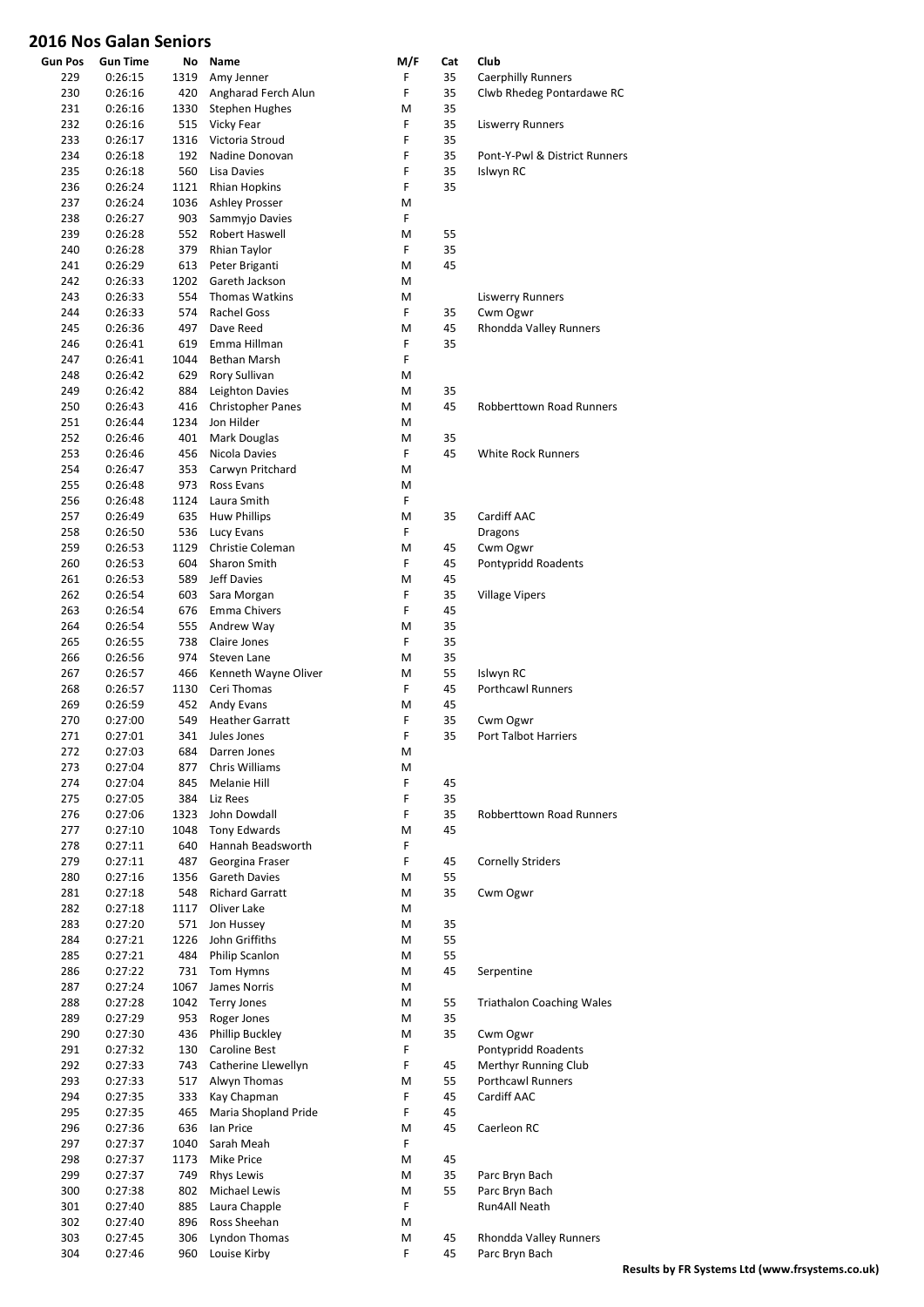| 305<br>0:27:46<br>1345<br>Kenneth Speirs<br>M<br>35<br>1082<br>M<br>55<br>306<br>0:27:48<br>Kev Fitzgerald<br>307<br>M<br>45<br>0:27:48<br>424<br>Mike Brown<br>308<br>304<br>David Williams<br>55<br>0:27:49<br>M<br>Orrange Army<br>J<br>309<br>0:27:50<br>1150<br>Christopher Jones<br>M<br>806<br>310<br>0:27:50<br>Zak Lichniak<br>M<br>755<br>J<br>311<br>0:27:51<br>Ryan Lineham<br>M<br>F<br>312<br>371<br>35<br>0:27:55<br>Joanne Burchell<br>Merthyr Running Club<br>1309<br>F<br>J<br>313<br>0:27:56<br>Jessica Evans<br>1307<br>M<br>45<br>314<br>0:27:56<br>Alun Evans<br>F<br>305<br>45<br>315<br>0:28:00<br>Jennifer Stone<br>Cardiff AAC<br>933<br>55<br>316<br>0:28:02<br>Roger Jones<br>M<br>F<br>55<br>317<br>0:28:05<br>717<br><b>Kay Nellins</b><br>Women Running Penarth<br>F<br>35<br>1272<br>Louise Mack<br>318<br>0:28:05<br>735<br>M<br>55<br>319<br>0:28:06<br><b>Huw Parry</b><br>899<br>Michael Dobbs<br>35<br>320<br>0:28:06<br>M<br>45<br>321<br>0:28:06<br>718<br><b>Peter Hastings</b><br>M<br>F<br>322<br>1359<br>45<br>0:28:06<br>Sam Hastings<br>Dragons<br>323<br>739<br>Mark Griffiths<br>M<br>55<br>0:28:08<br>F<br>913<br>Ann Follan<br>45<br><b>Robberttown Road Runners</b><br>324<br>0:28:10<br>M<br>55<br>325<br>0:28:11<br>844<br>Alan Pritchard<br><b>Gwen Richards</b><br>F<br>J<br>326<br>0:28:11<br>161<br>Pontypridd Roadents<br>F<br>634<br>35<br>327<br>0:28:12<br>Julia Herbert<br>Pontypridd Roadents<br>F<br>492<br>55<br>328<br>0:28:13<br>Kath Jervis<br>Parc Bryn Bach<br>35<br>329<br>0:28:15<br>586<br>Rhodri Thomas<br>M<br>F<br>330<br>347<br>35<br>0:28:16<br>Katie Hamer<br>Parc Bryn Bach<br>F<br>583<br>331<br>0:28:16<br>Carys Davies<br>Dragons<br>F<br><b>White Rock Runners</b><br>332<br>0:28:16<br>720<br><b>Eleanor Preece</b><br>1288<br>M<br>45<br>333<br>0:28:17<br>Peter Mortimer<br>334<br>892<br>0:28:18<br>Jason Scanlon<br>M<br>582<br>Jeff Lewis<br>M<br>45<br>335<br>0:28:19<br><b>Caerphilly Runners</b><br>45<br>Old Parish Running Club<br>336<br>0:28:21<br>691<br>James Thomas<br>M<br>0:28:22<br>423<br>M<br>55<br>337<br>Clive Cooksey<br>338<br>0:28:23<br>1301<br>M<br>35<br>Chris Morgan<br>35<br>339<br>0:28:23<br>519<br><b>Scott Stokes</b><br>M<br>45<br>340<br>0:28:24<br>944<br><b>Huw Davies</b><br>M<br>F<br>1308<br>35<br>341<br>0:28:26<br><b>Ruth Davies</b><br>F<br>45<br>342<br>0:28:30<br>715<br>Mary Scourfield<br>Caerleon RC<br>F<br>35<br>343<br>0:28:32<br>983<br>Anna Morgan<br>Dragons<br>344<br>0:28:32<br>346<br>John Martin<br>M<br>1186<br>45<br>345<br>0:28:33<br><b>Andrew Davies</b><br>M<br>45<br>346<br>0:28:33<br>929<br>David McCarthy<br>M<br><b>Dragons</b><br>F<br>Natalie Gibbons<br>35<br>347<br>0:28:33<br>1331<br>348<br>0:28:36<br>F<br>Kristina Jones<br>648<br>349<br>0:28:36<br>1015<br>Wayne Edmond<br>M<br>55<br>350<br>1267<br>Cori Cotter<br>M<br>J<br>0:28:39<br>351<br>912<br>M<br>35<br>0:28:39<br>Christopher Evans<br>Run4All Neath<br>F<br>352<br>1184<br>Wendy Edwards<br>45<br>0:28:40<br>F<br>353<br>0:28:40<br>1199<br>Debra Bayliss<br>45<br>F<br>354<br>0:28:40<br>318<br>Rebecca Walker<br>35<br>F<br>355<br>1108<br>Kimberley Clarke<br>0:28:41<br>356<br>0:28:42<br>908<br>Andrew Aherne<br>35<br>M<br>F<br>357<br>584<br>Karen Lewis<br>45<br>0:28:42<br><b>Caerphilly Runners</b><br>M<br>55<br>Parc Bryn Bach<br>358<br>0:28:42<br>639<br><b>Philip Matthews</b><br>F<br>359<br>0:28:43<br>641<br>Jill Matthews<br>55<br>Parc Bryn Bach<br>360<br>0:28:43<br>1208<br>Caroline Tinsley<br>F<br>35<br>1244<br>Iola Hobbs<br>F<br>35<br>Clwb Rhedeg Pontardawe RC<br>361<br>0:28:44<br>F<br>362<br>Derryl Thomas-Dyer<br>45<br>0:28:45<br>831<br>1353<br>Gerard Evans<br>363<br>0:28:46<br>M<br>F<br>0:28:47<br>855<br>Debbie Burrett<br>35<br>364<br>365<br>0:28:48<br>745<br>Daniel Lynch<br>M<br><b>Team Rees</b><br>F<br>615<br>Ceri Haddock<br>Robberttown Road Runners<br>366<br>0:28:49<br>367<br>0:28:49<br>616<br><b>Richard Haddock</b><br><b>Robberttown Road Runners</b><br>м<br>368<br>0:28:50<br>1018<br>David Preece<br>M<br>F<br>657<br>369<br>0:28:53<br>Laura Hire<br>F<br>Run With Us<br>370<br>0:28:54<br>348<br>Hannah Phillips<br>371<br>489<br>Stephen New<br>M<br>45<br><b>Caerphilly Runners</b><br>0:28:54<br>F<br>45<br>372<br>0:28:55<br>685<br>Linda Woodward<br>F<br>373<br>0:28:58<br>744<br>Lynzi Lynch<br><b>Team Rees</b><br>F<br>Karen Jones<br>374<br>0:29:01<br>748<br>35<br><b>Dragons</b><br>1338<br>Lee Jenkins<br>M<br>35<br>375<br>0:29:01<br>F<br>506<br>Ali Wood<br>45<br>376<br>0:29:01<br>F<br>Lisa Chaplin<br>35<br>377<br>0:29:02<br>815<br>F<br>1347<br>Katherine Smith<br>378<br>0:29:05<br>F<br>379<br>0:29:05<br>370<br>Sam Standerwick<br>35<br>Parc Bryn Bach<br>380<br>0:29:06<br>Dale Williams<br>M<br>35<br>392 | <b>Gun Pos</b> | <b>Gun Time</b> | No | Name | M/F | Cat | Club |
|-------------------------------------------------------------------------------------------------------------------------------------------------------------------------------------------------------------------------------------------------------------------------------------------------------------------------------------------------------------------------------------------------------------------------------------------------------------------------------------------------------------------------------------------------------------------------------------------------------------------------------------------------------------------------------------------------------------------------------------------------------------------------------------------------------------------------------------------------------------------------------------------------------------------------------------------------------------------------------------------------------------------------------------------------------------------------------------------------------------------------------------------------------------------------------------------------------------------------------------------------------------------------------------------------------------------------------------------------------------------------------------------------------------------------------------------------------------------------------------------------------------------------------------------------------------------------------------------------------------------------------------------------------------------------------------------------------------------------------------------------------------------------------------------------------------------------------------------------------------------------------------------------------------------------------------------------------------------------------------------------------------------------------------------------------------------------------------------------------------------------------------------------------------------------------------------------------------------------------------------------------------------------------------------------------------------------------------------------------------------------------------------------------------------------------------------------------------------------------------------------------------------------------------------------------------------------------------------------------------------------------------------------------------------------------------------------------------------------------------------------------------------------------------------------------------------------------------------------------------------------------------------------------------------------------------------------------------------------------------------------------------------------------------------------------------------------------------------------------------------------------------------------------------------------------------------------------------------------------------------------------------------------------------------------------------------------------------------------------------------------------------------------------------------------------------------------------------------------------------------------------------------------------------------------------------------------------------------------------------------------------------------------------------------------------------------------------------------------------------------------------------------------------------------------------------------------------------------------------------------------------------------------------------------------------------------------------------------------------------------------------------------------------------------------------------------------------------------------------------------------------------------------------------------------------------------------------------------------------------------------------------------------------------------------------------------------------------------------------------------------------------------------------------------------------------------------------------------------------------------------------------------------------------------------------------------------------------------------------------------------------------------------------------------------------------------------------------------------------------------------------------------------------------------------------------------------------------|----------------|-----------------|----|------|-----|-----|------|
|                                                                                                                                                                                                                                                                                                                                                                                                                                                                                                                                                                                                                                                                                                                                                                                                                                                                                                                                                                                                                                                                                                                                                                                                                                                                                                                                                                                                                                                                                                                                                                                                                                                                                                                                                                                                                                                                                                                                                                                                                                                                                                                                                                                                                                                                                                                                                                                                                                                                                                                                                                                                                                                                                                                                                                                                                                                                                                                                                                                                                                                                                                                                                                                                                                                                                                                                                                                                                                                                                                                                                                                                                                                                                                                                                                                                                                                                                                                                                                                                                                                                                                                                                                                                                                                                                                                                                                                                                                                                                                                                                                                                                                                                                                                                                                                                                                     |                |                 |    |      |     |     |      |
|                                                                                                                                                                                                                                                                                                                                                                                                                                                                                                                                                                                                                                                                                                                                                                                                                                                                                                                                                                                                                                                                                                                                                                                                                                                                                                                                                                                                                                                                                                                                                                                                                                                                                                                                                                                                                                                                                                                                                                                                                                                                                                                                                                                                                                                                                                                                                                                                                                                                                                                                                                                                                                                                                                                                                                                                                                                                                                                                                                                                                                                                                                                                                                                                                                                                                                                                                                                                                                                                                                                                                                                                                                                                                                                                                                                                                                                                                                                                                                                                                                                                                                                                                                                                                                                                                                                                                                                                                                                                                                                                                                                                                                                                                                                                                                                                                                     |                |                 |    |      |     |     |      |
|                                                                                                                                                                                                                                                                                                                                                                                                                                                                                                                                                                                                                                                                                                                                                                                                                                                                                                                                                                                                                                                                                                                                                                                                                                                                                                                                                                                                                                                                                                                                                                                                                                                                                                                                                                                                                                                                                                                                                                                                                                                                                                                                                                                                                                                                                                                                                                                                                                                                                                                                                                                                                                                                                                                                                                                                                                                                                                                                                                                                                                                                                                                                                                                                                                                                                                                                                                                                                                                                                                                                                                                                                                                                                                                                                                                                                                                                                                                                                                                                                                                                                                                                                                                                                                                                                                                                                                                                                                                                                                                                                                                                                                                                                                                                                                                                                                     |                |                 |    |      |     |     |      |
|                                                                                                                                                                                                                                                                                                                                                                                                                                                                                                                                                                                                                                                                                                                                                                                                                                                                                                                                                                                                                                                                                                                                                                                                                                                                                                                                                                                                                                                                                                                                                                                                                                                                                                                                                                                                                                                                                                                                                                                                                                                                                                                                                                                                                                                                                                                                                                                                                                                                                                                                                                                                                                                                                                                                                                                                                                                                                                                                                                                                                                                                                                                                                                                                                                                                                                                                                                                                                                                                                                                                                                                                                                                                                                                                                                                                                                                                                                                                                                                                                                                                                                                                                                                                                                                                                                                                                                                                                                                                                                                                                                                                                                                                                                                                                                                                                                     |                |                 |    |      |     |     |      |
|                                                                                                                                                                                                                                                                                                                                                                                                                                                                                                                                                                                                                                                                                                                                                                                                                                                                                                                                                                                                                                                                                                                                                                                                                                                                                                                                                                                                                                                                                                                                                                                                                                                                                                                                                                                                                                                                                                                                                                                                                                                                                                                                                                                                                                                                                                                                                                                                                                                                                                                                                                                                                                                                                                                                                                                                                                                                                                                                                                                                                                                                                                                                                                                                                                                                                                                                                                                                                                                                                                                                                                                                                                                                                                                                                                                                                                                                                                                                                                                                                                                                                                                                                                                                                                                                                                                                                                                                                                                                                                                                                                                                                                                                                                                                                                                                                                     |                |                 |    |      |     |     |      |
|                                                                                                                                                                                                                                                                                                                                                                                                                                                                                                                                                                                                                                                                                                                                                                                                                                                                                                                                                                                                                                                                                                                                                                                                                                                                                                                                                                                                                                                                                                                                                                                                                                                                                                                                                                                                                                                                                                                                                                                                                                                                                                                                                                                                                                                                                                                                                                                                                                                                                                                                                                                                                                                                                                                                                                                                                                                                                                                                                                                                                                                                                                                                                                                                                                                                                                                                                                                                                                                                                                                                                                                                                                                                                                                                                                                                                                                                                                                                                                                                                                                                                                                                                                                                                                                                                                                                                                                                                                                                                                                                                                                                                                                                                                                                                                                                                                     |                |                 |    |      |     |     |      |
|                                                                                                                                                                                                                                                                                                                                                                                                                                                                                                                                                                                                                                                                                                                                                                                                                                                                                                                                                                                                                                                                                                                                                                                                                                                                                                                                                                                                                                                                                                                                                                                                                                                                                                                                                                                                                                                                                                                                                                                                                                                                                                                                                                                                                                                                                                                                                                                                                                                                                                                                                                                                                                                                                                                                                                                                                                                                                                                                                                                                                                                                                                                                                                                                                                                                                                                                                                                                                                                                                                                                                                                                                                                                                                                                                                                                                                                                                                                                                                                                                                                                                                                                                                                                                                                                                                                                                                                                                                                                                                                                                                                                                                                                                                                                                                                                                                     |                |                 |    |      |     |     |      |
|                                                                                                                                                                                                                                                                                                                                                                                                                                                                                                                                                                                                                                                                                                                                                                                                                                                                                                                                                                                                                                                                                                                                                                                                                                                                                                                                                                                                                                                                                                                                                                                                                                                                                                                                                                                                                                                                                                                                                                                                                                                                                                                                                                                                                                                                                                                                                                                                                                                                                                                                                                                                                                                                                                                                                                                                                                                                                                                                                                                                                                                                                                                                                                                                                                                                                                                                                                                                                                                                                                                                                                                                                                                                                                                                                                                                                                                                                                                                                                                                                                                                                                                                                                                                                                                                                                                                                                                                                                                                                                                                                                                                                                                                                                                                                                                                                                     |                |                 |    |      |     |     |      |
|                                                                                                                                                                                                                                                                                                                                                                                                                                                                                                                                                                                                                                                                                                                                                                                                                                                                                                                                                                                                                                                                                                                                                                                                                                                                                                                                                                                                                                                                                                                                                                                                                                                                                                                                                                                                                                                                                                                                                                                                                                                                                                                                                                                                                                                                                                                                                                                                                                                                                                                                                                                                                                                                                                                                                                                                                                                                                                                                                                                                                                                                                                                                                                                                                                                                                                                                                                                                                                                                                                                                                                                                                                                                                                                                                                                                                                                                                                                                                                                                                                                                                                                                                                                                                                                                                                                                                                                                                                                                                                                                                                                                                                                                                                                                                                                                                                     |                |                 |    |      |     |     |      |
|                                                                                                                                                                                                                                                                                                                                                                                                                                                                                                                                                                                                                                                                                                                                                                                                                                                                                                                                                                                                                                                                                                                                                                                                                                                                                                                                                                                                                                                                                                                                                                                                                                                                                                                                                                                                                                                                                                                                                                                                                                                                                                                                                                                                                                                                                                                                                                                                                                                                                                                                                                                                                                                                                                                                                                                                                                                                                                                                                                                                                                                                                                                                                                                                                                                                                                                                                                                                                                                                                                                                                                                                                                                                                                                                                                                                                                                                                                                                                                                                                                                                                                                                                                                                                                                                                                                                                                                                                                                                                                                                                                                                                                                                                                                                                                                                                                     |                |                 |    |      |     |     |      |
|                                                                                                                                                                                                                                                                                                                                                                                                                                                                                                                                                                                                                                                                                                                                                                                                                                                                                                                                                                                                                                                                                                                                                                                                                                                                                                                                                                                                                                                                                                                                                                                                                                                                                                                                                                                                                                                                                                                                                                                                                                                                                                                                                                                                                                                                                                                                                                                                                                                                                                                                                                                                                                                                                                                                                                                                                                                                                                                                                                                                                                                                                                                                                                                                                                                                                                                                                                                                                                                                                                                                                                                                                                                                                                                                                                                                                                                                                                                                                                                                                                                                                                                                                                                                                                                                                                                                                                                                                                                                                                                                                                                                                                                                                                                                                                                                                                     |                |                 |    |      |     |     |      |
|                                                                                                                                                                                                                                                                                                                                                                                                                                                                                                                                                                                                                                                                                                                                                                                                                                                                                                                                                                                                                                                                                                                                                                                                                                                                                                                                                                                                                                                                                                                                                                                                                                                                                                                                                                                                                                                                                                                                                                                                                                                                                                                                                                                                                                                                                                                                                                                                                                                                                                                                                                                                                                                                                                                                                                                                                                                                                                                                                                                                                                                                                                                                                                                                                                                                                                                                                                                                                                                                                                                                                                                                                                                                                                                                                                                                                                                                                                                                                                                                                                                                                                                                                                                                                                                                                                                                                                                                                                                                                                                                                                                                                                                                                                                                                                                                                                     |                |                 |    |      |     |     |      |
|                                                                                                                                                                                                                                                                                                                                                                                                                                                                                                                                                                                                                                                                                                                                                                                                                                                                                                                                                                                                                                                                                                                                                                                                                                                                                                                                                                                                                                                                                                                                                                                                                                                                                                                                                                                                                                                                                                                                                                                                                                                                                                                                                                                                                                                                                                                                                                                                                                                                                                                                                                                                                                                                                                                                                                                                                                                                                                                                                                                                                                                                                                                                                                                                                                                                                                                                                                                                                                                                                                                                                                                                                                                                                                                                                                                                                                                                                                                                                                                                                                                                                                                                                                                                                                                                                                                                                                                                                                                                                                                                                                                                                                                                                                                                                                                                                                     |                |                 |    |      |     |     |      |
|                                                                                                                                                                                                                                                                                                                                                                                                                                                                                                                                                                                                                                                                                                                                                                                                                                                                                                                                                                                                                                                                                                                                                                                                                                                                                                                                                                                                                                                                                                                                                                                                                                                                                                                                                                                                                                                                                                                                                                                                                                                                                                                                                                                                                                                                                                                                                                                                                                                                                                                                                                                                                                                                                                                                                                                                                                                                                                                                                                                                                                                                                                                                                                                                                                                                                                                                                                                                                                                                                                                                                                                                                                                                                                                                                                                                                                                                                                                                                                                                                                                                                                                                                                                                                                                                                                                                                                                                                                                                                                                                                                                                                                                                                                                                                                                                                                     |                |                 |    |      |     |     |      |
|                                                                                                                                                                                                                                                                                                                                                                                                                                                                                                                                                                                                                                                                                                                                                                                                                                                                                                                                                                                                                                                                                                                                                                                                                                                                                                                                                                                                                                                                                                                                                                                                                                                                                                                                                                                                                                                                                                                                                                                                                                                                                                                                                                                                                                                                                                                                                                                                                                                                                                                                                                                                                                                                                                                                                                                                                                                                                                                                                                                                                                                                                                                                                                                                                                                                                                                                                                                                                                                                                                                                                                                                                                                                                                                                                                                                                                                                                                                                                                                                                                                                                                                                                                                                                                                                                                                                                                                                                                                                                                                                                                                                                                                                                                                                                                                                                                     |                |                 |    |      |     |     |      |
|                                                                                                                                                                                                                                                                                                                                                                                                                                                                                                                                                                                                                                                                                                                                                                                                                                                                                                                                                                                                                                                                                                                                                                                                                                                                                                                                                                                                                                                                                                                                                                                                                                                                                                                                                                                                                                                                                                                                                                                                                                                                                                                                                                                                                                                                                                                                                                                                                                                                                                                                                                                                                                                                                                                                                                                                                                                                                                                                                                                                                                                                                                                                                                                                                                                                                                                                                                                                                                                                                                                                                                                                                                                                                                                                                                                                                                                                                                                                                                                                                                                                                                                                                                                                                                                                                                                                                                                                                                                                                                                                                                                                                                                                                                                                                                                                                                     |                |                 |    |      |     |     |      |
|                                                                                                                                                                                                                                                                                                                                                                                                                                                                                                                                                                                                                                                                                                                                                                                                                                                                                                                                                                                                                                                                                                                                                                                                                                                                                                                                                                                                                                                                                                                                                                                                                                                                                                                                                                                                                                                                                                                                                                                                                                                                                                                                                                                                                                                                                                                                                                                                                                                                                                                                                                                                                                                                                                                                                                                                                                                                                                                                                                                                                                                                                                                                                                                                                                                                                                                                                                                                                                                                                                                                                                                                                                                                                                                                                                                                                                                                                                                                                                                                                                                                                                                                                                                                                                                                                                                                                                                                                                                                                                                                                                                                                                                                                                                                                                                                                                     |                |                 |    |      |     |     |      |
|                                                                                                                                                                                                                                                                                                                                                                                                                                                                                                                                                                                                                                                                                                                                                                                                                                                                                                                                                                                                                                                                                                                                                                                                                                                                                                                                                                                                                                                                                                                                                                                                                                                                                                                                                                                                                                                                                                                                                                                                                                                                                                                                                                                                                                                                                                                                                                                                                                                                                                                                                                                                                                                                                                                                                                                                                                                                                                                                                                                                                                                                                                                                                                                                                                                                                                                                                                                                                                                                                                                                                                                                                                                                                                                                                                                                                                                                                                                                                                                                                                                                                                                                                                                                                                                                                                                                                                                                                                                                                                                                                                                                                                                                                                                                                                                                                                     |                |                 |    |      |     |     |      |
|                                                                                                                                                                                                                                                                                                                                                                                                                                                                                                                                                                                                                                                                                                                                                                                                                                                                                                                                                                                                                                                                                                                                                                                                                                                                                                                                                                                                                                                                                                                                                                                                                                                                                                                                                                                                                                                                                                                                                                                                                                                                                                                                                                                                                                                                                                                                                                                                                                                                                                                                                                                                                                                                                                                                                                                                                                                                                                                                                                                                                                                                                                                                                                                                                                                                                                                                                                                                                                                                                                                                                                                                                                                                                                                                                                                                                                                                                                                                                                                                                                                                                                                                                                                                                                                                                                                                                                                                                                                                                                                                                                                                                                                                                                                                                                                                                                     |                |                 |    |      |     |     |      |
|                                                                                                                                                                                                                                                                                                                                                                                                                                                                                                                                                                                                                                                                                                                                                                                                                                                                                                                                                                                                                                                                                                                                                                                                                                                                                                                                                                                                                                                                                                                                                                                                                                                                                                                                                                                                                                                                                                                                                                                                                                                                                                                                                                                                                                                                                                                                                                                                                                                                                                                                                                                                                                                                                                                                                                                                                                                                                                                                                                                                                                                                                                                                                                                                                                                                                                                                                                                                                                                                                                                                                                                                                                                                                                                                                                                                                                                                                                                                                                                                                                                                                                                                                                                                                                                                                                                                                                                                                                                                                                                                                                                                                                                                                                                                                                                                                                     |                |                 |    |      |     |     |      |
|                                                                                                                                                                                                                                                                                                                                                                                                                                                                                                                                                                                                                                                                                                                                                                                                                                                                                                                                                                                                                                                                                                                                                                                                                                                                                                                                                                                                                                                                                                                                                                                                                                                                                                                                                                                                                                                                                                                                                                                                                                                                                                                                                                                                                                                                                                                                                                                                                                                                                                                                                                                                                                                                                                                                                                                                                                                                                                                                                                                                                                                                                                                                                                                                                                                                                                                                                                                                                                                                                                                                                                                                                                                                                                                                                                                                                                                                                                                                                                                                                                                                                                                                                                                                                                                                                                                                                                                                                                                                                                                                                                                                                                                                                                                                                                                                                                     |                |                 |    |      |     |     |      |
|                                                                                                                                                                                                                                                                                                                                                                                                                                                                                                                                                                                                                                                                                                                                                                                                                                                                                                                                                                                                                                                                                                                                                                                                                                                                                                                                                                                                                                                                                                                                                                                                                                                                                                                                                                                                                                                                                                                                                                                                                                                                                                                                                                                                                                                                                                                                                                                                                                                                                                                                                                                                                                                                                                                                                                                                                                                                                                                                                                                                                                                                                                                                                                                                                                                                                                                                                                                                                                                                                                                                                                                                                                                                                                                                                                                                                                                                                                                                                                                                                                                                                                                                                                                                                                                                                                                                                                                                                                                                                                                                                                                                                                                                                                                                                                                                                                     |                |                 |    |      |     |     |      |
|                                                                                                                                                                                                                                                                                                                                                                                                                                                                                                                                                                                                                                                                                                                                                                                                                                                                                                                                                                                                                                                                                                                                                                                                                                                                                                                                                                                                                                                                                                                                                                                                                                                                                                                                                                                                                                                                                                                                                                                                                                                                                                                                                                                                                                                                                                                                                                                                                                                                                                                                                                                                                                                                                                                                                                                                                                                                                                                                                                                                                                                                                                                                                                                                                                                                                                                                                                                                                                                                                                                                                                                                                                                                                                                                                                                                                                                                                                                                                                                                                                                                                                                                                                                                                                                                                                                                                                                                                                                                                                                                                                                                                                                                                                                                                                                                                                     |                |                 |    |      |     |     |      |
|                                                                                                                                                                                                                                                                                                                                                                                                                                                                                                                                                                                                                                                                                                                                                                                                                                                                                                                                                                                                                                                                                                                                                                                                                                                                                                                                                                                                                                                                                                                                                                                                                                                                                                                                                                                                                                                                                                                                                                                                                                                                                                                                                                                                                                                                                                                                                                                                                                                                                                                                                                                                                                                                                                                                                                                                                                                                                                                                                                                                                                                                                                                                                                                                                                                                                                                                                                                                                                                                                                                                                                                                                                                                                                                                                                                                                                                                                                                                                                                                                                                                                                                                                                                                                                                                                                                                                                                                                                                                                                                                                                                                                                                                                                                                                                                                                                     |                |                 |    |      |     |     |      |
|                                                                                                                                                                                                                                                                                                                                                                                                                                                                                                                                                                                                                                                                                                                                                                                                                                                                                                                                                                                                                                                                                                                                                                                                                                                                                                                                                                                                                                                                                                                                                                                                                                                                                                                                                                                                                                                                                                                                                                                                                                                                                                                                                                                                                                                                                                                                                                                                                                                                                                                                                                                                                                                                                                                                                                                                                                                                                                                                                                                                                                                                                                                                                                                                                                                                                                                                                                                                                                                                                                                                                                                                                                                                                                                                                                                                                                                                                                                                                                                                                                                                                                                                                                                                                                                                                                                                                                                                                                                                                                                                                                                                                                                                                                                                                                                                                                     |                |                 |    |      |     |     |      |
|                                                                                                                                                                                                                                                                                                                                                                                                                                                                                                                                                                                                                                                                                                                                                                                                                                                                                                                                                                                                                                                                                                                                                                                                                                                                                                                                                                                                                                                                                                                                                                                                                                                                                                                                                                                                                                                                                                                                                                                                                                                                                                                                                                                                                                                                                                                                                                                                                                                                                                                                                                                                                                                                                                                                                                                                                                                                                                                                                                                                                                                                                                                                                                                                                                                                                                                                                                                                                                                                                                                                                                                                                                                                                                                                                                                                                                                                                                                                                                                                                                                                                                                                                                                                                                                                                                                                                                                                                                                                                                                                                                                                                                                                                                                                                                                                                                     |                |                 |    |      |     |     |      |
|                                                                                                                                                                                                                                                                                                                                                                                                                                                                                                                                                                                                                                                                                                                                                                                                                                                                                                                                                                                                                                                                                                                                                                                                                                                                                                                                                                                                                                                                                                                                                                                                                                                                                                                                                                                                                                                                                                                                                                                                                                                                                                                                                                                                                                                                                                                                                                                                                                                                                                                                                                                                                                                                                                                                                                                                                                                                                                                                                                                                                                                                                                                                                                                                                                                                                                                                                                                                                                                                                                                                                                                                                                                                                                                                                                                                                                                                                                                                                                                                                                                                                                                                                                                                                                                                                                                                                                                                                                                                                                                                                                                                                                                                                                                                                                                                                                     |                |                 |    |      |     |     |      |
|                                                                                                                                                                                                                                                                                                                                                                                                                                                                                                                                                                                                                                                                                                                                                                                                                                                                                                                                                                                                                                                                                                                                                                                                                                                                                                                                                                                                                                                                                                                                                                                                                                                                                                                                                                                                                                                                                                                                                                                                                                                                                                                                                                                                                                                                                                                                                                                                                                                                                                                                                                                                                                                                                                                                                                                                                                                                                                                                                                                                                                                                                                                                                                                                                                                                                                                                                                                                                                                                                                                                                                                                                                                                                                                                                                                                                                                                                                                                                                                                                                                                                                                                                                                                                                                                                                                                                                                                                                                                                                                                                                                                                                                                                                                                                                                                                                     |                |                 |    |      |     |     |      |
|                                                                                                                                                                                                                                                                                                                                                                                                                                                                                                                                                                                                                                                                                                                                                                                                                                                                                                                                                                                                                                                                                                                                                                                                                                                                                                                                                                                                                                                                                                                                                                                                                                                                                                                                                                                                                                                                                                                                                                                                                                                                                                                                                                                                                                                                                                                                                                                                                                                                                                                                                                                                                                                                                                                                                                                                                                                                                                                                                                                                                                                                                                                                                                                                                                                                                                                                                                                                                                                                                                                                                                                                                                                                                                                                                                                                                                                                                                                                                                                                                                                                                                                                                                                                                                                                                                                                                                                                                                                                                                                                                                                                                                                                                                                                                                                                                                     |                |                 |    |      |     |     |      |
|                                                                                                                                                                                                                                                                                                                                                                                                                                                                                                                                                                                                                                                                                                                                                                                                                                                                                                                                                                                                                                                                                                                                                                                                                                                                                                                                                                                                                                                                                                                                                                                                                                                                                                                                                                                                                                                                                                                                                                                                                                                                                                                                                                                                                                                                                                                                                                                                                                                                                                                                                                                                                                                                                                                                                                                                                                                                                                                                                                                                                                                                                                                                                                                                                                                                                                                                                                                                                                                                                                                                                                                                                                                                                                                                                                                                                                                                                                                                                                                                                                                                                                                                                                                                                                                                                                                                                                                                                                                                                                                                                                                                                                                                                                                                                                                                                                     |                |                 |    |      |     |     |      |
|                                                                                                                                                                                                                                                                                                                                                                                                                                                                                                                                                                                                                                                                                                                                                                                                                                                                                                                                                                                                                                                                                                                                                                                                                                                                                                                                                                                                                                                                                                                                                                                                                                                                                                                                                                                                                                                                                                                                                                                                                                                                                                                                                                                                                                                                                                                                                                                                                                                                                                                                                                                                                                                                                                                                                                                                                                                                                                                                                                                                                                                                                                                                                                                                                                                                                                                                                                                                                                                                                                                                                                                                                                                                                                                                                                                                                                                                                                                                                                                                                                                                                                                                                                                                                                                                                                                                                                                                                                                                                                                                                                                                                                                                                                                                                                                                                                     |                |                 |    |      |     |     |      |
|                                                                                                                                                                                                                                                                                                                                                                                                                                                                                                                                                                                                                                                                                                                                                                                                                                                                                                                                                                                                                                                                                                                                                                                                                                                                                                                                                                                                                                                                                                                                                                                                                                                                                                                                                                                                                                                                                                                                                                                                                                                                                                                                                                                                                                                                                                                                                                                                                                                                                                                                                                                                                                                                                                                                                                                                                                                                                                                                                                                                                                                                                                                                                                                                                                                                                                                                                                                                                                                                                                                                                                                                                                                                                                                                                                                                                                                                                                                                                                                                                                                                                                                                                                                                                                                                                                                                                                                                                                                                                                                                                                                                                                                                                                                                                                                                                                     |                |                 |    |      |     |     |      |
|                                                                                                                                                                                                                                                                                                                                                                                                                                                                                                                                                                                                                                                                                                                                                                                                                                                                                                                                                                                                                                                                                                                                                                                                                                                                                                                                                                                                                                                                                                                                                                                                                                                                                                                                                                                                                                                                                                                                                                                                                                                                                                                                                                                                                                                                                                                                                                                                                                                                                                                                                                                                                                                                                                                                                                                                                                                                                                                                                                                                                                                                                                                                                                                                                                                                                                                                                                                                                                                                                                                                                                                                                                                                                                                                                                                                                                                                                                                                                                                                                                                                                                                                                                                                                                                                                                                                                                                                                                                                                                                                                                                                                                                                                                                                                                                                                                     |                |                 |    |      |     |     |      |
|                                                                                                                                                                                                                                                                                                                                                                                                                                                                                                                                                                                                                                                                                                                                                                                                                                                                                                                                                                                                                                                                                                                                                                                                                                                                                                                                                                                                                                                                                                                                                                                                                                                                                                                                                                                                                                                                                                                                                                                                                                                                                                                                                                                                                                                                                                                                                                                                                                                                                                                                                                                                                                                                                                                                                                                                                                                                                                                                                                                                                                                                                                                                                                                                                                                                                                                                                                                                                                                                                                                                                                                                                                                                                                                                                                                                                                                                                                                                                                                                                                                                                                                                                                                                                                                                                                                                                                                                                                                                                                                                                                                                                                                                                                                                                                                                                                     |                |                 |    |      |     |     |      |
|                                                                                                                                                                                                                                                                                                                                                                                                                                                                                                                                                                                                                                                                                                                                                                                                                                                                                                                                                                                                                                                                                                                                                                                                                                                                                                                                                                                                                                                                                                                                                                                                                                                                                                                                                                                                                                                                                                                                                                                                                                                                                                                                                                                                                                                                                                                                                                                                                                                                                                                                                                                                                                                                                                                                                                                                                                                                                                                                                                                                                                                                                                                                                                                                                                                                                                                                                                                                                                                                                                                                                                                                                                                                                                                                                                                                                                                                                                                                                                                                                                                                                                                                                                                                                                                                                                                                                                                                                                                                                                                                                                                                                                                                                                                                                                                                                                     |                |                 |    |      |     |     |      |
|                                                                                                                                                                                                                                                                                                                                                                                                                                                                                                                                                                                                                                                                                                                                                                                                                                                                                                                                                                                                                                                                                                                                                                                                                                                                                                                                                                                                                                                                                                                                                                                                                                                                                                                                                                                                                                                                                                                                                                                                                                                                                                                                                                                                                                                                                                                                                                                                                                                                                                                                                                                                                                                                                                                                                                                                                                                                                                                                                                                                                                                                                                                                                                                                                                                                                                                                                                                                                                                                                                                                                                                                                                                                                                                                                                                                                                                                                                                                                                                                                                                                                                                                                                                                                                                                                                                                                                                                                                                                                                                                                                                                                                                                                                                                                                                                                                     |                |                 |    |      |     |     |      |
|                                                                                                                                                                                                                                                                                                                                                                                                                                                                                                                                                                                                                                                                                                                                                                                                                                                                                                                                                                                                                                                                                                                                                                                                                                                                                                                                                                                                                                                                                                                                                                                                                                                                                                                                                                                                                                                                                                                                                                                                                                                                                                                                                                                                                                                                                                                                                                                                                                                                                                                                                                                                                                                                                                                                                                                                                                                                                                                                                                                                                                                                                                                                                                                                                                                                                                                                                                                                                                                                                                                                                                                                                                                                                                                                                                                                                                                                                                                                                                                                                                                                                                                                                                                                                                                                                                                                                                                                                                                                                                                                                                                                                                                                                                                                                                                                                                     |                |                 |    |      |     |     |      |
|                                                                                                                                                                                                                                                                                                                                                                                                                                                                                                                                                                                                                                                                                                                                                                                                                                                                                                                                                                                                                                                                                                                                                                                                                                                                                                                                                                                                                                                                                                                                                                                                                                                                                                                                                                                                                                                                                                                                                                                                                                                                                                                                                                                                                                                                                                                                                                                                                                                                                                                                                                                                                                                                                                                                                                                                                                                                                                                                                                                                                                                                                                                                                                                                                                                                                                                                                                                                                                                                                                                                                                                                                                                                                                                                                                                                                                                                                                                                                                                                                                                                                                                                                                                                                                                                                                                                                                                                                                                                                                                                                                                                                                                                                                                                                                                                                                     |                |                 |    |      |     |     |      |
|                                                                                                                                                                                                                                                                                                                                                                                                                                                                                                                                                                                                                                                                                                                                                                                                                                                                                                                                                                                                                                                                                                                                                                                                                                                                                                                                                                                                                                                                                                                                                                                                                                                                                                                                                                                                                                                                                                                                                                                                                                                                                                                                                                                                                                                                                                                                                                                                                                                                                                                                                                                                                                                                                                                                                                                                                                                                                                                                                                                                                                                                                                                                                                                                                                                                                                                                                                                                                                                                                                                                                                                                                                                                                                                                                                                                                                                                                                                                                                                                                                                                                                                                                                                                                                                                                                                                                                                                                                                                                                                                                                                                                                                                                                                                                                                                                                     |                |                 |    |      |     |     |      |
|                                                                                                                                                                                                                                                                                                                                                                                                                                                                                                                                                                                                                                                                                                                                                                                                                                                                                                                                                                                                                                                                                                                                                                                                                                                                                                                                                                                                                                                                                                                                                                                                                                                                                                                                                                                                                                                                                                                                                                                                                                                                                                                                                                                                                                                                                                                                                                                                                                                                                                                                                                                                                                                                                                                                                                                                                                                                                                                                                                                                                                                                                                                                                                                                                                                                                                                                                                                                                                                                                                                                                                                                                                                                                                                                                                                                                                                                                                                                                                                                                                                                                                                                                                                                                                                                                                                                                                                                                                                                                                                                                                                                                                                                                                                                                                                                                                     |                |                 |    |      |     |     |      |
|                                                                                                                                                                                                                                                                                                                                                                                                                                                                                                                                                                                                                                                                                                                                                                                                                                                                                                                                                                                                                                                                                                                                                                                                                                                                                                                                                                                                                                                                                                                                                                                                                                                                                                                                                                                                                                                                                                                                                                                                                                                                                                                                                                                                                                                                                                                                                                                                                                                                                                                                                                                                                                                                                                                                                                                                                                                                                                                                                                                                                                                                                                                                                                                                                                                                                                                                                                                                                                                                                                                                                                                                                                                                                                                                                                                                                                                                                                                                                                                                                                                                                                                                                                                                                                                                                                                                                                                                                                                                                                                                                                                                                                                                                                                                                                                                                                     |                |                 |    |      |     |     |      |
|                                                                                                                                                                                                                                                                                                                                                                                                                                                                                                                                                                                                                                                                                                                                                                                                                                                                                                                                                                                                                                                                                                                                                                                                                                                                                                                                                                                                                                                                                                                                                                                                                                                                                                                                                                                                                                                                                                                                                                                                                                                                                                                                                                                                                                                                                                                                                                                                                                                                                                                                                                                                                                                                                                                                                                                                                                                                                                                                                                                                                                                                                                                                                                                                                                                                                                                                                                                                                                                                                                                                                                                                                                                                                                                                                                                                                                                                                                                                                                                                                                                                                                                                                                                                                                                                                                                                                                                                                                                                                                                                                                                                                                                                                                                                                                                                                                     |                |                 |    |      |     |     |      |
|                                                                                                                                                                                                                                                                                                                                                                                                                                                                                                                                                                                                                                                                                                                                                                                                                                                                                                                                                                                                                                                                                                                                                                                                                                                                                                                                                                                                                                                                                                                                                                                                                                                                                                                                                                                                                                                                                                                                                                                                                                                                                                                                                                                                                                                                                                                                                                                                                                                                                                                                                                                                                                                                                                                                                                                                                                                                                                                                                                                                                                                                                                                                                                                                                                                                                                                                                                                                                                                                                                                                                                                                                                                                                                                                                                                                                                                                                                                                                                                                                                                                                                                                                                                                                                                                                                                                                                                                                                                                                                                                                                                                                                                                                                                                                                                                                                     |                |                 |    |      |     |     |      |
|                                                                                                                                                                                                                                                                                                                                                                                                                                                                                                                                                                                                                                                                                                                                                                                                                                                                                                                                                                                                                                                                                                                                                                                                                                                                                                                                                                                                                                                                                                                                                                                                                                                                                                                                                                                                                                                                                                                                                                                                                                                                                                                                                                                                                                                                                                                                                                                                                                                                                                                                                                                                                                                                                                                                                                                                                                                                                                                                                                                                                                                                                                                                                                                                                                                                                                                                                                                                                                                                                                                                                                                                                                                                                                                                                                                                                                                                                                                                                                                                                                                                                                                                                                                                                                                                                                                                                                                                                                                                                                                                                                                                                                                                                                                                                                                                                                     |                |                 |    |      |     |     |      |
|                                                                                                                                                                                                                                                                                                                                                                                                                                                                                                                                                                                                                                                                                                                                                                                                                                                                                                                                                                                                                                                                                                                                                                                                                                                                                                                                                                                                                                                                                                                                                                                                                                                                                                                                                                                                                                                                                                                                                                                                                                                                                                                                                                                                                                                                                                                                                                                                                                                                                                                                                                                                                                                                                                                                                                                                                                                                                                                                                                                                                                                                                                                                                                                                                                                                                                                                                                                                                                                                                                                                                                                                                                                                                                                                                                                                                                                                                                                                                                                                                                                                                                                                                                                                                                                                                                                                                                                                                                                                                                                                                                                                                                                                                                                                                                                                                                     |                |                 |    |      |     |     |      |
|                                                                                                                                                                                                                                                                                                                                                                                                                                                                                                                                                                                                                                                                                                                                                                                                                                                                                                                                                                                                                                                                                                                                                                                                                                                                                                                                                                                                                                                                                                                                                                                                                                                                                                                                                                                                                                                                                                                                                                                                                                                                                                                                                                                                                                                                                                                                                                                                                                                                                                                                                                                                                                                                                                                                                                                                                                                                                                                                                                                                                                                                                                                                                                                                                                                                                                                                                                                                                                                                                                                                                                                                                                                                                                                                                                                                                                                                                                                                                                                                                                                                                                                                                                                                                                                                                                                                                                                                                                                                                                                                                                                                                                                                                                                                                                                                                                     |                |                 |    |      |     |     |      |
|                                                                                                                                                                                                                                                                                                                                                                                                                                                                                                                                                                                                                                                                                                                                                                                                                                                                                                                                                                                                                                                                                                                                                                                                                                                                                                                                                                                                                                                                                                                                                                                                                                                                                                                                                                                                                                                                                                                                                                                                                                                                                                                                                                                                                                                                                                                                                                                                                                                                                                                                                                                                                                                                                                                                                                                                                                                                                                                                                                                                                                                                                                                                                                                                                                                                                                                                                                                                                                                                                                                                                                                                                                                                                                                                                                                                                                                                                                                                                                                                                                                                                                                                                                                                                                                                                                                                                                                                                                                                                                                                                                                                                                                                                                                                                                                                                                     |                |                 |    |      |     |     |      |
|                                                                                                                                                                                                                                                                                                                                                                                                                                                                                                                                                                                                                                                                                                                                                                                                                                                                                                                                                                                                                                                                                                                                                                                                                                                                                                                                                                                                                                                                                                                                                                                                                                                                                                                                                                                                                                                                                                                                                                                                                                                                                                                                                                                                                                                                                                                                                                                                                                                                                                                                                                                                                                                                                                                                                                                                                                                                                                                                                                                                                                                                                                                                                                                                                                                                                                                                                                                                                                                                                                                                                                                                                                                                                                                                                                                                                                                                                                                                                                                                                                                                                                                                                                                                                                                                                                                                                                                                                                                                                                                                                                                                                                                                                                                                                                                                                                     |                |                 |    |      |     |     |      |
|                                                                                                                                                                                                                                                                                                                                                                                                                                                                                                                                                                                                                                                                                                                                                                                                                                                                                                                                                                                                                                                                                                                                                                                                                                                                                                                                                                                                                                                                                                                                                                                                                                                                                                                                                                                                                                                                                                                                                                                                                                                                                                                                                                                                                                                                                                                                                                                                                                                                                                                                                                                                                                                                                                                                                                                                                                                                                                                                                                                                                                                                                                                                                                                                                                                                                                                                                                                                                                                                                                                                                                                                                                                                                                                                                                                                                                                                                                                                                                                                                                                                                                                                                                                                                                                                                                                                                                                                                                                                                                                                                                                                                                                                                                                                                                                                                                     |                |                 |    |      |     |     |      |
|                                                                                                                                                                                                                                                                                                                                                                                                                                                                                                                                                                                                                                                                                                                                                                                                                                                                                                                                                                                                                                                                                                                                                                                                                                                                                                                                                                                                                                                                                                                                                                                                                                                                                                                                                                                                                                                                                                                                                                                                                                                                                                                                                                                                                                                                                                                                                                                                                                                                                                                                                                                                                                                                                                                                                                                                                                                                                                                                                                                                                                                                                                                                                                                                                                                                                                                                                                                                                                                                                                                                                                                                                                                                                                                                                                                                                                                                                                                                                                                                                                                                                                                                                                                                                                                                                                                                                                                                                                                                                                                                                                                                                                                                                                                                                                                                                                     |                |                 |    |      |     |     |      |
|                                                                                                                                                                                                                                                                                                                                                                                                                                                                                                                                                                                                                                                                                                                                                                                                                                                                                                                                                                                                                                                                                                                                                                                                                                                                                                                                                                                                                                                                                                                                                                                                                                                                                                                                                                                                                                                                                                                                                                                                                                                                                                                                                                                                                                                                                                                                                                                                                                                                                                                                                                                                                                                                                                                                                                                                                                                                                                                                                                                                                                                                                                                                                                                                                                                                                                                                                                                                                                                                                                                                                                                                                                                                                                                                                                                                                                                                                                                                                                                                                                                                                                                                                                                                                                                                                                                                                                                                                                                                                                                                                                                                                                                                                                                                                                                                                                     |                |                 |    |      |     |     |      |
|                                                                                                                                                                                                                                                                                                                                                                                                                                                                                                                                                                                                                                                                                                                                                                                                                                                                                                                                                                                                                                                                                                                                                                                                                                                                                                                                                                                                                                                                                                                                                                                                                                                                                                                                                                                                                                                                                                                                                                                                                                                                                                                                                                                                                                                                                                                                                                                                                                                                                                                                                                                                                                                                                                                                                                                                                                                                                                                                                                                                                                                                                                                                                                                                                                                                                                                                                                                                                                                                                                                                                                                                                                                                                                                                                                                                                                                                                                                                                                                                                                                                                                                                                                                                                                                                                                                                                                                                                                                                                                                                                                                                                                                                                                                                                                                                                                     |                |                 |    |      |     |     |      |
|                                                                                                                                                                                                                                                                                                                                                                                                                                                                                                                                                                                                                                                                                                                                                                                                                                                                                                                                                                                                                                                                                                                                                                                                                                                                                                                                                                                                                                                                                                                                                                                                                                                                                                                                                                                                                                                                                                                                                                                                                                                                                                                                                                                                                                                                                                                                                                                                                                                                                                                                                                                                                                                                                                                                                                                                                                                                                                                                                                                                                                                                                                                                                                                                                                                                                                                                                                                                                                                                                                                                                                                                                                                                                                                                                                                                                                                                                                                                                                                                                                                                                                                                                                                                                                                                                                                                                                                                                                                                                                                                                                                                                                                                                                                                                                                                                                     |                |                 |    |      |     |     |      |
|                                                                                                                                                                                                                                                                                                                                                                                                                                                                                                                                                                                                                                                                                                                                                                                                                                                                                                                                                                                                                                                                                                                                                                                                                                                                                                                                                                                                                                                                                                                                                                                                                                                                                                                                                                                                                                                                                                                                                                                                                                                                                                                                                                                                                                                                                                                                                                                                                                                                                                                                                                                                                                                                                                                                                                                                                                                                                                                                                                                                                                                                                                                                                                                                                                                                                                                                                                                                                                                                                                                                                                                                                                                                                                                                                                                                                                                                                                                                                                                                                                                                                                                                                                                                                                                                                                                                                                                                                                                                                                                                                                                                                                                                                                                                                                                                                                     |                |                 |    |      |     |     |      |
|                                                                                                                                                                                                                                                                                                                                                                                                                                                                                                                                                                                                                                                                                                                                                                                                                                                                                                                                                                                                                                                                                                                                                                                                                                                                                                                                                                                                                                                                                                                                                                                                                                                                                                                                                                                                                                                                                                                                                                                                                                                                                                                                                                                                                                                                                                                                                                                                                                                                                                                                                                                                                                                                                                                                                                                                                                                                                                                                                                                                                                                                                                                                                                                                                                                                                                                                                                                                                                                                                                                                                                                                                                                                                                                                                                                                                                                                                                                                                                                                                                                                                                                                                                                                                                                                                                                                                                                                                                                                                                                                                                                                                                                                                                                                                                                                                                     |                |                 |    |      |     |     |      |
|                                                                                                                                                                                                                                                                                                                                                                                                                                                                                                                                                                                                                                                                                                                                                                                                                                                                                                                                                                                                                                                                                                                                                                                                                                                                                                                                                                                                                                                                                                                                                                                                                                                                                                                                                                                                                                                                                                                                                                                                                                                                                                                                                                                                                                                                                                                                                                                                                                                                                                                                                                                                                                                                                                                                                                                                                                                                                                                                                                                                                                                                                                                                                                                                                                                                                                                                                                                                                                                                                                                                                                                                                                                                                                                                                                                                                                                                                                                                                                                                                                                                                                                                                                                                                                                                                                                                                                                                                                                                                                                                                                                                                                                                                                                                                                                                                                     |                |                 |    |      |     |     |      |
|                                                                                                                                                                                                                                                                                                                                                                                                                                                                                                                                                                                                                                                                                                                                                                                                                                                                                                                                                                                                                                                                                                                                                                                                                                                                                                                                                                                                                                                                                                                                                                                                                                                                                                                                                                                                                                                                                                                                                                                                                                                                                                                                                                                                                                                                                                                                                                                                                                                                                                                                                                                                                                                                                                                                                                                                                                                                                                                                                                                                                                                                                                                                                                                                                                                                                                                                                                                                                                                                                                                                                                                                                                                                                                                                                                                                                                                                                                                                                                                                                                                                                                                                                                                                                                                                                                                                                                                                                                                                                                                                                                                                                                                                                                                                                                                                                                     |                |                 |    |      |     |     |      |
|                                                                                                                                                                                                                                                                                                                                                                                                                                                                                                                                                                                                                                                                                                                                                                                                                                                                                                                                                                                                                                                                                                                                                                                                                                                                                                                                                                                                                                                                                                                                                                                                                                                                                                                                                                                                                                                                                                                                                                                                                                                                                                                                                                                                                                                                                                                                                                                                                                                                                                                                                                                                                                                                                                                                                                                                                                                                                                                                                                                                                                                                                                                                                                                                                                                                                                                                                                                                                                                                                                                                                                                                                                                                                                                                                                                                                                                                                                                                                                                                                                                                                                                                                                                                                                                                                                                                                                                                                                                                                                                                                                                                                                                                                                                                                                                                                                     |                |                 |    |      |     |     |      |
|                                                                                                                                                                                                                                                                                                                                                                                                                                                                                                                                                                                                                                                                                                                                                                                                                                                                                                                                                                                                                                                                                                                                                                                                                                                                                                                                                                                                                                                                                                                                                                                                                                                                                                                                                                                                                                                                                                                                                                                                                                                                                                                                                                                                                                                                                                                                                                                                                                                                                                                                                                                                                                                                                                                                                                                                                                                                                                                                                                                                                                                                                                                                                                                                                                                                                                                                                                                                                                                                                                                                                                                                                                                                                                                                                                                                                                                                                                                                                                                                                                                                                                                                                                                                                                                                                                                                                                                                                                                                                                                                                                                                                                                                                                                                                                                                                                     |                |                 |    |      |     |     |      |
|                                                                                                                                                                                                                                                                                                                                                                                                                                                                                                                                                                                                                                                                                                                                                                                                                                                                                                                                                                                                                                                                                                                                                                                                                                                                                                                                                                                                                                                                                                                                                                                                                                                                                                                                                                                                                                                                                                                                                                                                                                                                                                                                                                                                                                                                                                                                                                                                                                                                                                                                                                                                                                                                                                                                                                                                                                                                                                                                                                                                                                                                                                                                                                                                                                                                                                                                                                                                                                                                                                                                                                                                                                                                                                                                                                                                                                                                                                                                                                                                                                                                                                                                                                                                                                                                                                                                                                                                                                                                                                                                                                                                                                                                                                                                                                                                                                     |                |                 |    |      |     |     |      |
|                                                                                                                                                                                                                                                                                                                                                                                                                                                                                                                                                                                                                                                                                                                                                                                                                                                                                                                                                                                                                                                                                                                                                                                                                                                                                                                                                                                                                                                                                                                                                                                                                                                                                                                                                                                                                                                                                                                                                                                                                                                                                                                                                                                                                                                                                                                                                                                                                                                                                                                                                                                                                                                                                                                                                                                                                                                                                                                                                                                                                                                                                                                                                                                                                                                                                                                                                                                                                                                                                                                                                                                                                                                                                                                                                                                                                                                                                                                                                                                                                                                                                                                                                                                                                                                                                                                                                                                                                                                                                                                                                                                                                                                                                                                                                                                                                                     |                |                 |    |      |     |     |      |
|                                                                                                                                                                                                                                                                                                                                                                                                                                                                                                                                                                                                                                                                                                                                                                                                                                                                                                                                                                                                                                                                                                                                                                                                                                                                                                                                                                                                                                                                                                                                                                                                                                                                                                                                                                                                                                                                                                                                                                                                                                                                                                                                                                                                                                                                                                                                                                                                                                                                                                                                                                                                                                                                                                                                                                                                                                                                                                                                                                                                                                                                                                                                                                                                                                                                                                                                                                                                                                                                                                                                                                                                                                                                                                                                                                                                                                                                                                                                                                                                                                                                                                                                                                                                                                                                                                                                                                                                                                                                                                                                                                                                                                                                                                                                                                                                                                     |                |                 |    |      |     |     |      |
|                                                                                                                                                                                                                                                                                                                                                                                                                                                                                                                                                                                                                                                                                                                                                                                                                                                                                                                                                                                                                                                                                                                                                                                                                                                                                                                                                                                                                                                                                                                                                                                                                                                                                                                                                                                                                                                                                                                                                                                                                                                                                                                                                                                                                                                                                                                                                                                                                                                                                                                                                                                                                                                                                                                                                                                                                                                                                                                                                                                                                                                                                                                                                                                                                                                                                                                                                                                                                                                                                                                                                                                                                                                                                                                                                                                                                                                                                                                                                                                                                                                                                                                                                                                                                                                                                                                                                                                                                                                                                                                                                                                                                                                                                                                                                                                                                                     |                |                 |    |      |     |     |      |
|                                                                                                                                                                                                                                                                                                                                                                                                                                                                                                                                                                                                                                                                                                                                                                                                                                                                                                                                                                                                                                                                                                                                                                                                                                                                                                                                                                                                                                                                                                                                                                                                                                                                                                                                                                                                                                                                                                                                                                                                                                                                                                                                                                                                                                                                                                                                                                                                                                                                                                                                                                                                                                                                                                                                                                                                                                                                                                                                                                                                                                                                                                                                                                                                                                                                                                                                                                                                                                                                                                                                                                                                                                                                                                                                                                                                                                                                                                                                                                                                                                                                                                                                                                                                                                                                                                                                                                                                                                                                                                                                                                                                                                                                                                                                                                                                                                     |                |                 |    |      |     |     |      |
|                                                                                                                                                                                                                                                                                                                                                                                                                                                                                                                                                                                                                                                                                                                                                                                                                                                                                                                                                                                                                                                                                                                                                                                                                                                                                                                                                                                                                                                                                                                                                                                                                                                                                                                                                                                                                                                                                                                                                                                                                                                                                                                                                                                                                                                                                                                                                                                                                                                                                                                                                                                                                                                                                                                                                                                                                                                                                                                                                                                                                                                                                                                                                                                                                                                                                                                                                                                                                                                                                                                                                                                                                                                                                                                                                                                                                                                                                                                                                                                                                                                                                                                                                                                                                                                                                                                                                                                                                                                                                                                                                                                                                                                                                                                                                                                                                                     |                |                 |    |      |     |     |      |
|                                                                                                                                                                                                                                                                                                                                                                                                                                                                                                                                                                                                                                                                                                                                                                                                                                                                                                                                                                                                                                                                                                                                                                                                                                                                                                                                                                                                                                                                                                                                                                                                                                                                                                                                                                                                                                                                                                                                                                                                                                                                                                                                                                                                                                                                                                                                                                                                                                                                                                                                                                                                                                                                                                                                                                                                                                                                                                                                                                                                                                                                                                                                                                                                                                                                                                                                                                                                                                                                                                                                                                                                                                                                                                                                                                                                                                                                                                                                                                                                                                                                                                                                                                                                                                                                                                                                                                                                                                                                                                                                                                                                                                                                                                                                                                                                                                     |                |                 |    |      |     |     |      |
|                                                                                                                                                                                                                                                                                                                                                                                                                                                                                                                                                                                                                                                                                                                                                                                                                                                                                                                                                                                                                                                                                                                                                                                                                                                                                                                                                                                                                                                                                                                                                                                                                                                                                                                                                                                                                                                                                                                                                                                                                                                                                                                                                                                                                                                                                                                                                                                                                                                                                                                                                                                                                                                                                                                                                                                                                                                                                                                                                                                                                                                                                                                                                                                                                                                                                                                                                                                                                                                                                                                                                                                                                                                                                                                                                                                                                                                                                                                                                                                                                                                                                                                                                                                                                                                                                                                                                                                                                                                                                                                                                                                                                                                                                                                                                                                                                                     |                |                 |    |      |     |     |      |
|                                                                                                                                                                                                                                                                                                                                                                                                                                                                                                                                                                                                                                                                                                                                                                                                                                                                                                                                                                                                                                                                                                                                                                                                                                                                                                                                                                                                                                                                                                                                                                                                                                                                                                                                                                                                                                                                                                                                                                                                                                                                                                                                                                                                                                                                                                                                                                                                                                                                                                                                                                                                                                                                                                                                                                                                                                                                                                                                                                                                                                                                                                                                                                                                                                                                                                                                                                                                                                                                                                                                                                                                                                                                                                                                                                                                                                                                                                                                                                                                                                                                                                                                                                                                                                                                                                                                                                                                                                                                                                                                                                                                                                                                                                                                                                                                                                     |                |                 |    |      |     |     |      |
|                                                                                                                                                                                                                                                                                                                                                                                                                                                                                                                                                                                                                                                                                                                                                                                                                                                                                                                                                                                                                                                                                                                                                                                                                                                                                                                                                                                                                                                                                                                                                                                                                                                                                                                                                                                                                                                                                                                                                                                                                                                                                                                                                                                                                                                                                                                                                                                                                                                                                                                                                                                                                                                                                                                                                                                                                                                                                                                                                                                                                                                                                                                                                                                                                                                                                                                                                                                                                                                                                                                                                                                                                                                                                                                                                                                                                                                                                                                                                                                                                                                                                                                                                                                                                                                                                                                                                                                                                                                                                                                                                                                                                                                                                                                                                                                                                                     |                |                 |    |      |     |     |      |
|                                                                                                                                                                                                                                                                                                                                                                                                                                                                                                                                                                                                                                                                                                                                                                                                                                                                                                                                                                                                                                                                                                                                                                                                                                                                                                                                                                                                                                                                                                                                                                                                                                                                                                                                                                                                                                                                                                                                                                                                                                                                                                                                                                                                                                                                                                                                                                                                                                                                                                                                                                                                                                                                                                                                                                                                                                                                                                                                                                                                                                                                                                                                                                                                                                                                                                                                                                                                                                                                                                                                                                                                                                                                                                                                                                                                                                                                                                                                                                                                                                                                                                                                                                                                                                                                                                                                                                                                                                                                                                                                                                                                                                                                                                                                                                                                                                     |                |                 |    |      |     |     |      |
|                                                                                                                                                                                                                                                                                                                                                                                                                                                                                                                                                                                                                                                                                                                                                                                                                                                                                                                                                                                                                                                                                                                                                                                                                                                                                                                                                                                                                                                                                                                                                                                                                                                                                                                                                                                                                                                                                                                                                                                                                                                                                                                                                                                                                                                                                                                                                                                                                                                                                                                                                                                                                                                                                                                                                                                                                                                                                                                                                                                                                                                                                                                                                                                                                                                                                                                                                                                                                                                                                                                                                                                                                                                                                                                                                                                                                                                                                                                                                                                                                                                                                                                                                                                                                                                                                                                                                                                                                                                                                                                                                                                                                                                                                                                                                                                                                                     |                |                 |    |      |     |     |      |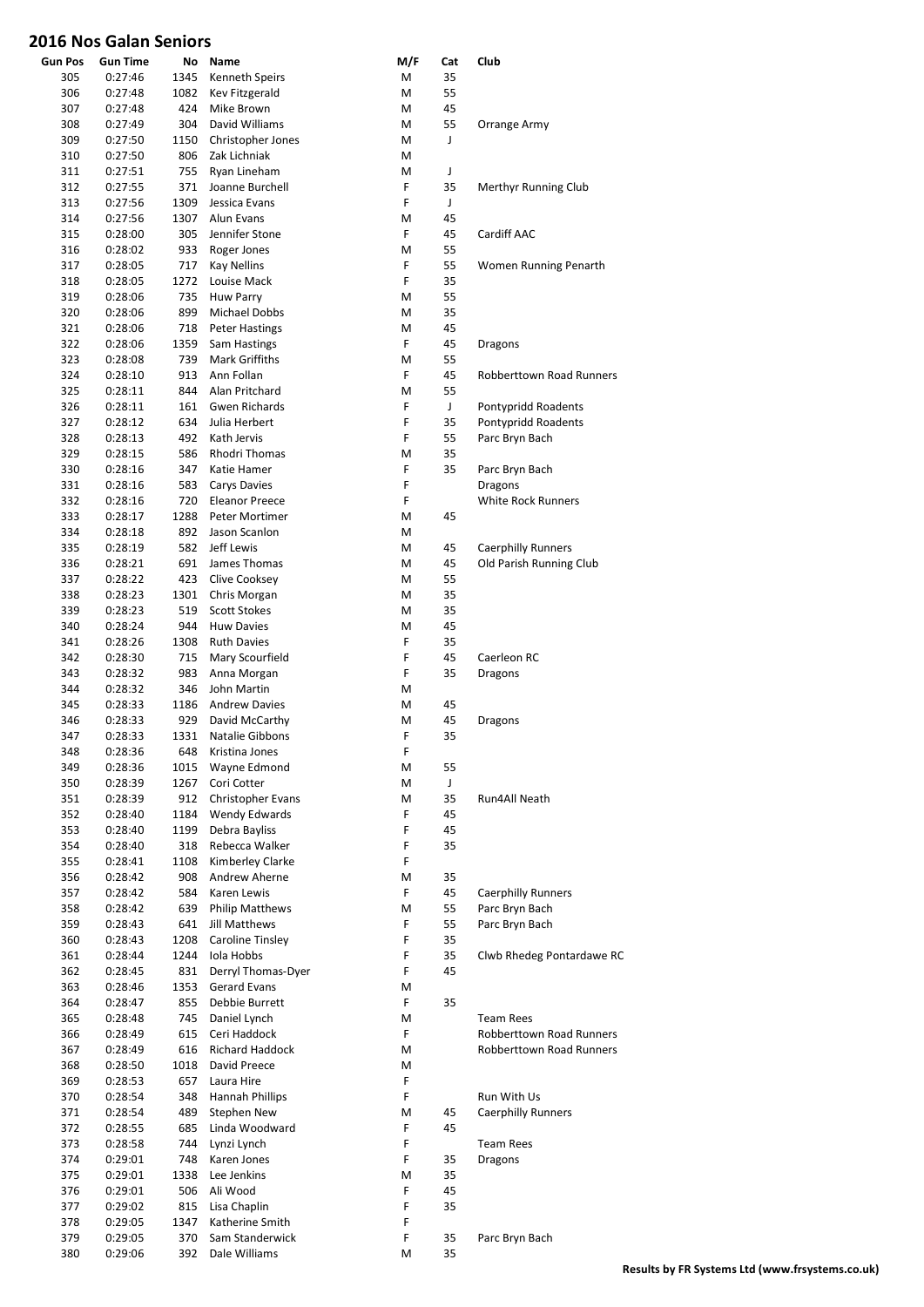| <b>Gun Pos</b> | Gun Time           | No         | Name                                   | M/F    | Cat      | Club                             |
|----------------|--------------------|------------|----------------------------------------|--------|----------|----------------------------------|
| 381            | 0:29:08            | 910        | Linda Edwards                          | F      | 45       |                                  |
| 382            | 0:29:09            | 1103       | <b>Marie Davies</b>                    | F      | 35       |                                  |
| 383            | 0:29:10            | 1102       | <b>Christopher Davies</b>              | М      | 35       |                                  |
| 384            | 0:29:11            | 1107       | Nick Hadfirld                          | М      | 45       | <b>Dragons</b>                   |
| 385            | 0:29:11            | 962        | Paul Jones                             | M      | 45       |                                  |
| 386            | 0:29:12            | 854        | Liz Steed                              | F      | 55       |                                  |
| 387            | 0:29:15            | 847        | Maggie Strange                         | F      | 55       |                                  |
| 388            | 0:29:18            | 764        | Claire Jones                           | F      | 45       | Merthyr Running Club             |
| 389            | 0:29:19            | 326        | <b>Thomas Tatchell</b>                 | М      | 35       |                                  |
| 390            | 0:29:20            | 740        | <b>Beth Griffiths</b>                  | F<br>F | 45       |                                  |
| 391<br>392     | 0:29:21            | 359<br>330 | <b>Ellie Hughes</b><br>Carole Phillips | F      | 45       | Parc Bryn Bach                   |
| 393            | 0:29:24<br>0:29:26 | 914        | Gareth Baker                           | M      |          |                                  |
| 394            | 0:29:28            | 314        | Marisa Benjamin                        | F      |          | Pont-Y-Pwl & District Runners    |
| 395            | 0:29:28            | 206        | <b>Bretti Paxton</b>                   | F      |          | Pontypridd Roadents              |
| 396            | 0:29:29            | 394        | Tania James Price                      | F      | 45       |                                  |
| 397            | 0:29:29            | 759        | Lucy Davies                            | F      | 35       |                                  |
| 398            | 0:29:30            | 345        | Sarah Rogers                           | F      | 35       |                                  |
| 399            | 0:29:30            | 1383       | Joanthan Cotsen                        | M      | 35       |                                  |
| 400            | 0:29:34            | 678        | <b>Matthew Gale</b>                    | M      | 35       |                                  |
| 401            | 0:29:34            | 1092       | Jason Brown                            | M      | 45       |                                  |
| 402            | 0:29:35            | 546        | Gareth Browning                        | M      | 45       |                                  |
| 403            | 0:29:35            | 971        | <b>Andrew Phipps</b>                   | M      | 45       |                                  |
| 404            | 0:29:35            | 1223       | <b>Mair Davies</b>                     | F      |          | Clwb Rhedeg Pontardawe RC        |
| 405            | 0:29:36            | 1090       | Caroline Rutter                        | F      |          |                                  |
| 406            | 0:29:36            | 490        | Gavin Fraser                           | M      | 45       |                                  |
| 407            | 0:29:36            | 1141       | Hannah Toland                          | F      |          |                                  |
| 408            | 0:29:38            | 1293       | Claire Williams                        | F      |          |                                  |
| 409            | 0:29:38            | 1291       | Karl Williams                          | M      |          |                                  |
| 410            | 0:29:42            | 419        | Alun Ab Idris                          | M      | 55       |                                  |
| 411            | 0:29:44            | 1351       | Gerwyn Taylor                          | M      | 35       |                                  |
| 412            | 0:29:45            | 575        | Helen Dawson                           | F      | 35       | <b>CDF Runners</b>               |
| 413            | 0:29:46            | 516        | Vicky Mead                             | F      | 45       | Pontyclun Road Runners           |
| 414            | 0:29:47            | 1038       | <b>Phillip David</b>                   | M      | 45       |                                  |
| 415            | 0:29:47            | 630        | <b>Steve Williams</b>                  | М      | 35       | <b>Liswerry Runners</b>          |
| 416            | 0:29:48            | 750        | <b>Taylor Evans</b>                    | M      | J        |                                  |
| 417            | 0:29:51            | 495        | David Bailyes                          | M      | 45       |                                  |
| 418            | 0:29:52            | 1273       | <b>Nadine Davies</b>                   | F      | 35       | Merthyr Running Club             |
| 419            | 0:29:52            | 507        | Nathan Williams                        | М      |          | Aberdare VAAC                    |
| 420            | 0:29:52            | 1128       | lan Lewis                              | М      | 45       | Cwm Ogwr                         |
| 421            | 0:29:53            | 1127       | Rhian White                            | F      |          |                                  |
| 422<br>423     | 0:29:53            | 698<br>647 | Jeff Unsworth<br>Jason Russell         | М<br>M | 55<br>35 |                                  |
| 424            | 0:29:54<br>0:29:55 | 322        | Lisa Williams                          | F      | 35       | Islwyn RC<br>Pontypridd Roadents |
| 425            | 0:29:55            | 1022       | Caroline Davies                        | F      | 45       | Rhondda Valley Runners           |
| 426            | 0:29:55            | 1023       | <b>Martin Davies</b>                   | M      | 45       |                                  |
| 427            | 0:29:57            | 848        | Stephen Hoare                          | М      |          |                                  |
| 428            | 0:30:00            | 1282       | Daniel Williams                        | M      |          |                                  |
| 429            | 0:30:00            | 614        | Simon Caddy                            | M      |          | Pontypridd Roadents              |
| 430            | 0:30:01            | 592        | <b>Edward Malarczykz</b>               | M      | 55       |                                  |
| 431            | 0:30:03            | 763        | Debra Simmonds                         | F      | 45       |                                  |
| 432            | 0:30:03            | 504        | Steve Whyte                            | M      | 45       |                                  |
| 433            | 0:30:04            | 382        | Lisa Innes                             | F      | 35       | <b>CDF Runners</b>               |
| 434            | 0:30:04            | 344        | Gethin Price                           | М      |          | <b>CDF Runners</b>               |
| 435            | 0:30:05            | 1314       | Pamela Browning                        | F      |          | Parc Bryn Bach                   |
| 436            | 0:30:05            | 505        | Claire Lloyd Thomas                    | F      | 35       | <b>Robberttown Road Runners</b>  |
| 437            | 0:30:05            | 873        | Petrina Owen                           | F      | 45       |                                  |
| 438            | 0:30:05            | 509        | Kathryn Edwards                        | F      | 45       |                                  |
| 439            | 0:30:07            | 1229       | Gareth Lawless                         | M      | 35       |                                  |
| 440            | 0:30:08            | 1195       | <b>Ruth Jeffries</b>                   | F      | 35       |                                  |
| 441            | 0:30:08            | 543        | Paul Reid                              | М      | 35       | <b>Dragons</b>                   |
| 442            | 0:30:09            | 500        | Stephen Edwards                        | M      | 35       |                                  |
| 443            | 0:30:11            | 1270       | Adam Bowdler                           | M      | 35       |                                  |
| 444            | 0:30:13            | 1072       | Julia Picton                           | F      | 35       |                                  |
| 445            | 0:30:14            | 1060       | Jamie Rowland                          | M      | 35       |                                  |
| 446            | 0:30:16            | 1299       | <b>Dylan Thomas</b>                    | М      |          |                                  |
| 447            | 0:30:18            | 775        | Craig Smith                            | М<br>F |          | Merthyr Running Club             |
| 448<br>449     | 0:30:19            | 336<br>320 | Natalie Williams<br>Dean Thomas        |        | 35       | Run With Us                      |
| 450            | 0:30:19<br>0:30:20 | 287        | Dawn Thomas-Mountford                  | M<br>F | 35<br>45 |                                  |
| 451            | 0:30:21            | 708        | Mark Davies                            | M      | 45       |                                  |
| 452            | 0:30:21            | 525        | Natalie Neale                          | F      |          |                                  |
| 453            | 0:30:21            | 1284       | <b>Christine Evans</b>                 | F      | 55       |                                  |
| 454            | 0:30:21            | 979        | Christian Trivett                      | M      | 35       |                                  |
| 455            | 0:30:22            | 1296       | Cerys Jeffries                         | F      | J        |                                  |
| 456            | 0:30:22            | 837        | Teresa Callaghan                       | F      | 45       | <b>Dragons</b>                   |
|                |                    |            |                                        |        |          |                                  |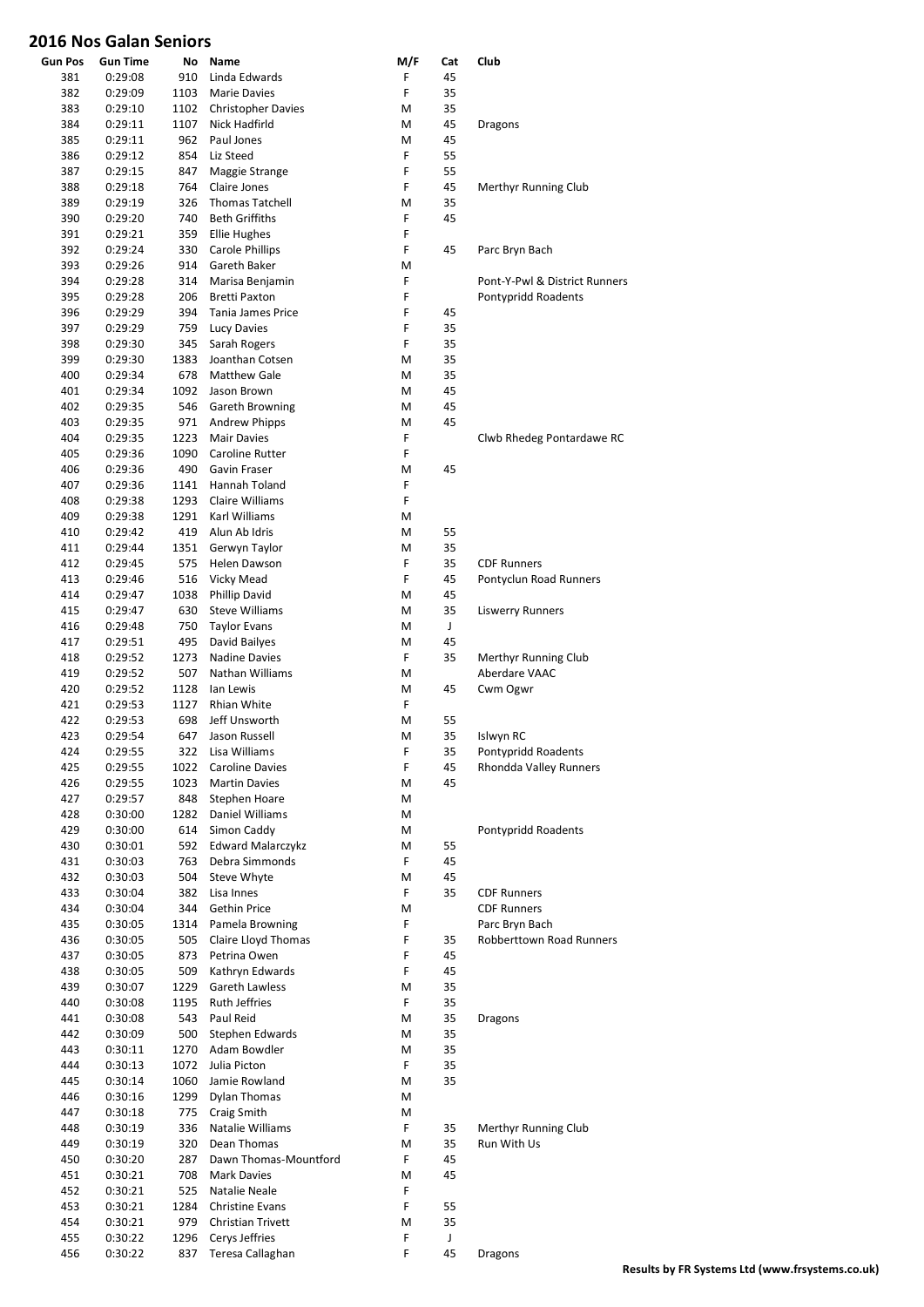| <b>Gun Pos</b> | Gun Time | No   | Name                    | M/F | Cat | Club                            |
|----------------|----------|------|-------------------------|-----|-----|---------------------------------|
| 457            | 0:30:23  | 550  | Lee Williams            | M   |     |                                 |
| 458            | 0:30:23  | 557  | Rhiannon Beacham        | F   | 35  |                                 |
| 459            | 0:30:23  | 723  | Emma Rees               | F   |     | Pontypridd Roadents             |
| 460            | 0:30:23  | 1382 | <b>Kevin Davies</b>     | M   | 35  |                                 |
| 461            | 0:30:24  | 591  | Debra Davies            | F   | 35  | Dragons                         |
| 462            | 0:30:26  | 988  | Clyde Phillips          | M   | 55  |                                 |
| 463            | 0:30:26  | 1068 | Lee Nelson              | M   | 45  |                                 |
| 464            | 0:30:26  | 818  | Luke Surrey             | M   | 45  |                                 |
| 465            | 0:30:29  | 649  | Keith Ellis             | M   | 55  |                                 |
| 466            | 0:30:34  | 620  | Christopher Todd Jones  | M   | 55  |                                 |
| 467            | 0:30:34  | 693  | David Todd-Jones        | M   | 55  |                                 |
| 468            | 0:30:34  | 1326 | Dave Pearce             | M   | 45  |                                 |
| 469            | 0:30:36  | 396  | Caroline Morgan         | F   | 45  |                                 |
| 470            | 0:30:37  | 373  | John Oakley             | M   | 45  |                                 |
| 471            | 0:30:44  | 1147 | David Withers           | M   |     |                                 |
| 472            | 0:30:45  | 1142 | Gareth Hill             | M   | 35  |                                 |
| 473            | 0:30:47  | 1300 | Christina Pearce        | F   | 35  |                                 |
| 474            | 0:30:47  | 602  | Jane Llewellyn          | F   | 55  |                                 |
| 475            | 0:30:48  | 1080 | <b>Wayne Carter</b>     | M   | 45  |                                 |
| 476            | 0:30:51  | 115  | Katie Allen             | F   | 35  | Pont-Y-Pwl & District Runners   |
| 477            | 0:30:52  | 482  | Julie Haigh             | F   | 55  | <b>Caerphilly Runners</b>       |
| 478            | 0:30:52  | 812  | Robert William Jones    | M   | 45  |                                 |
| 479            | 0:30:54  | 677  | Gina Edwards            | F   | 45  |                                 |
| 480            |          | 598  | Peter Jackson           | M   | 55  |                                 |
|                | 0:30:56  |      |                         |     |     |                                 |
| 481            | 0:30:56  | 729  | <b>Stuart Minett</b>    | M   | J   |                                 |
| 482            | 0:30:57  | 1230 | Fiona Stewart           | F   |     |                                 |
| 483            | 0:30:58  | 1197 | Andrea Bishop           | F   | 45  |                                 |
| 484            | 0:30:59  | 1320 | <b>Colin Crooks</b>     | M   | 55  |                                 |
| 485            | 0:31:00  | 670  | Emma Evans              | F   | 35  |                                 |
| 486            | 0:31:01  | 512  | <b>Helen Griffiths</b>  | F   | 45  | Cwm Ogwr                        |
| 487            | 0:31:04  | 100  | Janet Williams          | F   | 55  | <b>Dragons</b>                  |
| 488            | 0:31:05  | 1046 | Kimberly Williams       | F   |     |                                 |
| 489            | 0:31:05  | 935  | Gareth Owen             | M   | 45  |                                 |
| 490            | 0:31:06  | 936  | Kristofer Powell        | M   |     | <b>Bridgend AC</b>              |
| 491            | 0:31:07  | 939  | Michael Haines          | M   | 55  |                                 |
| 492            | 0:31:08  | 1089 | <b>Holly Spencer</b>    | F   |     |                                 |
| 493            | 0:31:08  | 683  | <b>Rhys Lewis</b>       | M   |     |                                 |
| 494            | 0:31:09  | 978  | <b>Melanie Daniels</b>  | F   | 35  |                                 |
| 495            | 0:31:10  | 397  | Lee Harding             | M   | 35  | <b>White Rock Runners</b>       |
| 496            | 0:31:10  | 1094 | Gwenno Griffiths        | F   |     |                                 |
| 497            | 0:31:12  | 665  | Simon Young             | M   | 45  |                                 |
| 498            | 0:31:15  | 361  | Jodie Neale             | F   |     |                                 |
| 499            | 0:31:17  | 1263 | Neil Edwards            | M   |     |                                 |
| 500            | 0:31:18  | 1136 | <b>Helen Davies</b>     | F   | 35  |                                 |
| 501            | 0:31:19  | 1138 | <b>Simon Davies</b>     | M   | 35  |                                 |
| 502            | 0:31:19  | 1285 | Kara Evans              | F   |     |                                 |
| 503            | 0:31:20  | 476  | <b>Kimberley Davies</b> | F   |     | Cwm Ogwr                        |
| 504            | 0:31:24  | 585  | Martyn Serpell          | M   | 35  |                                 |
| 505            | 0:31:25  | 587  | Laura Serpell           | F   |     |                                 |
| 506            | 0:31:25  | 596  | Sarah Evans             | F   |     |                                 |
| 507            | 0:31:27  | 721  | Andrew Smith            | M   | 35  |                                 |
| 508            | 0:31:28  | 841  | <b>Helen Williams</b>   | F   | 35  | Islwyn RC                       |
| 509            | 0:31:28  | 433  | Gerda Tallon            | F   | 55  |                                 |
| 510            | 0:31:28  | 408  | Debbie Cumming          | F   | 45  | <b>CDF Runners</b>              |
| 511            | 0:31:29  | 1087 | Dawn Surrey             | F   | 35  |                                 |
| 512            | 0:31:30  | 1106 | Marie-Andree Lachapelle | F   | 45  | <b>Dragons</b>                  |
| 513            | 0:31:32  | 372  | <b>Tamsin Oakley</b>    | F   | 35  |                                 |
| 514            | 0:31:35  | 700  | Rob Coles               | M   | 55  |                                 |
| 515            | 0:31:36  | 813  | Colette Hume            | F   | 35  |                                 |
| 516            | 0:31:37  | 872  | Elizabeth Jones         | F   | 45  |                                 |
| 517            | 0:31:37  | 597  | Trish Tazzini-Lloyd     | F   | 45  |                                 |
| 518            | 0:31:38  | 643  | Coral Putman            | F   | 35  | Vegan Runners UK                |
| 519            | 0:31:38  | 352  | Nicola Richards         | F   | 35  |                                 |
| 520            |          |      | Kirsty Shellard         | F   |     |                                 |
|                | 0:31:40  | 488  |                         |     |     |                                 |
| 521            | 0:31:40  | 444  | Helen Cox               | F   | 45  | <b>BMF Liverpool</b>            |
| 522            | 0:31:42  | 727  | Jonathan Ball           | M   | 35  |                                 |
| 523            | 0:31:45  | 907  | Lucy Cochrane           | F   |     |                                 |
| 524            | 0:31:45  | 626  | Catherine Reen          | F   | 45  | <b>Robberttown Road Runners</b> |
| 525            | 0:31:45  | 774  | Sam Murcutt             | F   |     |                                 |
| 526            | 0:31:46  | 1098 | Mark Mahoney            | M   | 35  |                                 |
| 527            | 0:31:46  | 967  | Jodie Davies            | F   |     |                                 |
| 528            | 0:31:47  | 541  | <b>Lyndon Davies</b>    | M   | 55  |                                 |
| 529            | 0:31:47  | 856  | Phil Gillard            | M   | 55  | New Horizons                    |
| 530            | 0:31:50  | 1111 | Gail Beynon             | F   | 45  |                                 |
| 531            | 0:31:52  | 607  | Malcolm Davies          | M   | 45  |                                 |
| 532            | 0:31:52  | 696  | Michelle Unsworth       | F   | 45  |                                 |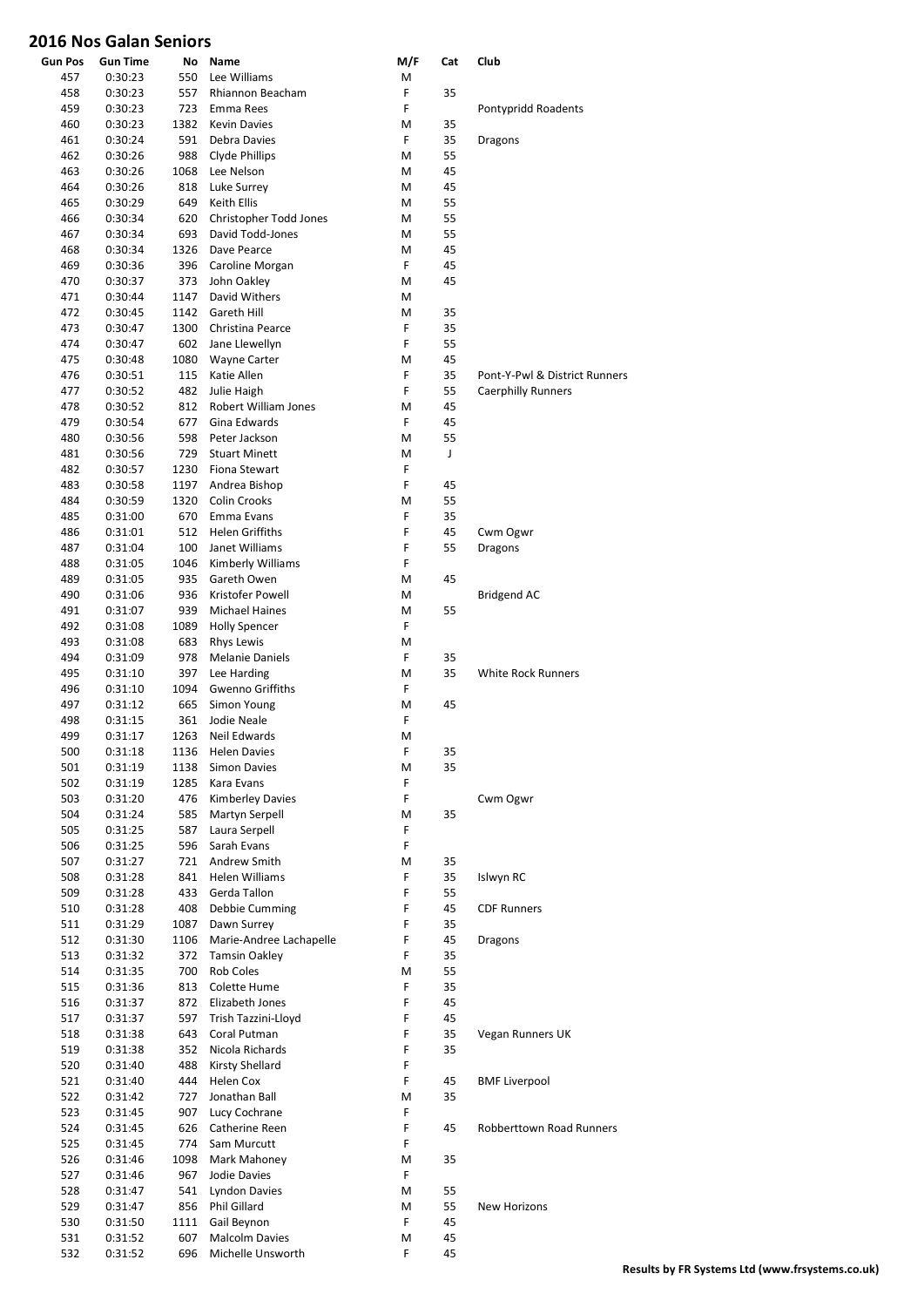| <b>Gun Pos</b> | <b>Gun Time</b>    | No         | Name                          | M/F    | Cat | Club                            |
|----------------|--------------------|------------|-------------------------------|--------|-----|---------------------------------|
| 533            | 0:31:52            | 776        | Jen Smithson                  | F      |     |                                 |
| 534            | 0:31:54            | 544        | Jade Gore                     | F      |     |                                 |
| 535            | 0:31:55            | 542        | David Gore                    | M      | 45  |                                 |
| 536            | 0:31:56            | 1139       | Pat Stanley                   | F      |     | Cam Over Running Club           |
| 537            | 0:31:57            | 1101       | Leona Shanley                 | F      | 45  | Rhondda Valley Runners          |
| 538            | 0:31:58            | 1116       | Alyson Smith                  | F      | 45  |                                 |
| 539            | 0:31:58            | 1256       | <b>Geraint Williams</b>       | M      | 35  |                                 |
| 540            | 0:31:59            | 1254       | Sarah Mee                     | F      | 35  |                                 |
| 541            | 0:31:59            | 1125       | Owen Smith                    | M      |     |                                 |
| 542            | 0:31:59            | 429        | Jo Gwynne                     | F      | 35  | Pontypridd Roadents             |
| 543            | 0:32:00            | 404        | Sian Tossell                  | F      | 45  | Cwm Ogwr                        |
| 544            | 0:32:03            | 1131       | Lisa Marie Stacey             | F      | 45  |                                 |
| 545            | 0:32:04            | 343        | <b>Bennett McVeigh</b>        | M      | 45  |                                 |
| 546            | 0:32:04            | 996        | Carl Woffington               | M      | 55  | <b>Reading Roadrunners</b>      |
| 547            | 0:32:11            | 1143       | Angela Walsh                  | F      |     | Cwm Ogwr                        |
| 548            | 0:32:12            | 771        | Anthony Beer                  | M      | 45  |                                 |
| 549            | 0:32:13            | 1333       | Robert Green                  | Μ      | 45  |                                 |
| 550            | 0:32:17            | 701        | Anna Gambarini                | F      | 45  |                                 |
| 551            | 0:32:24            | 631        | <b>Stacey Ward</b>            | F      | 35  | Run Squad                       |
| 552            | 0:32:26            | 792        | Ian Grimstead                 | М      | 45  |                                 |
| 553            | 0:32:29            | 1237       | Carl Semmens                  | M      |     |                                 |
| 554            | 0:32:29            | 377        | Kate Owen                     | F      | 45  |                                 |
| 555            | 0:32:31            | 653        | Lynne Carter                  | F      | 45  | Islwyn RC                       |
| 556            | 0:32:35            | 1170       | <b>Hannah Miles</b>           | F      |     |                                 |
| 557            | 0:32:36            | 501        | Helen Welch                   | F      | 45  | Pontypridd Roadents             |
| 558            | 0:32:36            | 400        | <b>Tracy Davies</b>           | F      | 35  |                                 |
| 559            | 0:32:37            | 1134       | <b>Beverley Thomas</b>        | F      | 35  |                                 |
| 560            | 0:32:37            | 702        | Gavin Bendon                  | Μ      | 35  |                                 |
| 561            | 0:32:38            | 703        | Joanne Bendon                 | F      | 35  |                                 |
| 562            | 0:32:38            | 1340       | Hazel Nash                    | F      |     |                                 |
| 563            | 0:32:39            | 954        | Claire Rawle                  | F      | 35  |                                 |
| 564            | 0:32:39            | 955        | Marc Rawle                    | Μ      | 35  |                                 |
| 565            | 0:32:42            | 1171       | Hannah Parry                  | F      | J   |                                 |
| 566            | 0:32:43            | 989        | Joshua Hyde                   | M<br>F | J   |                                 |
| 567            | 0:32:43            | 975        | Michelle Noble                |        | 45  |                                 |
| 568            | 0:32:43            | 858        | Mark Farmer                   | M      | 45  |                                 |
| 569            | 0:32:46            | 383<br>390 | Amanda Thompson<br>Sian David | F<br>F | 55  | <b>CDF Runners</b>              |
| 570<br>571     | 0:32:46<br>0:32:49 | 1026       | Zoe Hart                      | F      |     |                                 |
| 572            | 0:32:51            | 462        |                               | M      | 55  |                                 |
| 573            | 0:32:52            | 1335       | Andrew Cleary<br>John Cooper  | M      | 55  |                                 |
| 574            | 0:32:53            | 906        | Gavin Price-Jenkins           | М      |     |                                 |
| 575            | 0:32:54            | 663        | Aled Wynne                    | M      |     |                                 |
| 576            | 0:32:55            | 302        | Amy Jones                     | F      |     |                                 |
| 577            | 0:32:56            | 798        | Kasey Turner                  | F      | 35  |                                 |
| 578            | 0:32:56            | 1145       | Helen Jones                   | F      | 35  | Taff Ely Tri                    |
| 579            | 0:32:56            | 618        | Sarah Ward                    | F      |     |                                 |
| 580            | 0:32:59            | 1105       | Katie Day                     | F      | 35  |                                 |
| 581            | 0:33:00            | 579        | Samantha Parsons              | F      | 45  | <b>Robberttown Road Runners</b> |
| 582            | 0:33:01            | 994        | Carys Morgan                  | F      |     | <b>Dragons</b>                  |
| 583            | 0:33:02            | 1233       | Matthew Doherty               | M      | 35  |                                 |
| 584            | 0:33:09            | 737        | Tom Chapman                   | M      | 35  |                                 |
| 585            | 0:33:09            | 736        | Skye Ford                     | F      | 35  |                                 |
| 586            | 0:33:10            | 915        | Joseph Protheroe              | Μ      |     |                                 |
| 587            | 0:33:10            | 1020       | Meghann Reynolds              | F      |     | <b>Dragons</b>                  |
| 588            | 0:33:11            | 1310       | <b>Aynsley Cummings</b>       | F      |     | Parc Bryn Bach                  |
| 589            | 0:33:11            | 611        | Gareth Price                  | Μ      |     | Parc Bryn Bach                  |
| 590            | 0:33:15            | 821        | Jade Ponting                  | F      |     | <b>Dragons</b>                  |
| 591            | 0:33:15            | 820        | Gareth Ponting                | M      | 45  | <b>Dragons</b>                  |
| 592            | 0:33:15            | 434        | Steve Ryan                    | M      | 35  | <b>CDF Runners</b>              |
| 593            | 0:33:17            | 1135       | Sarah Bartram                 | F.     |     |                                 |
| 594            | 0:33:17            | 1137       | Gary Bartram                  | M      | 35  |                                 |
| 595            | 0:33:22            | 528        | Alun Hurley                   | M      | 45  | Rhondda Valley Runners          |
| 596            | 0:33:24            | 473        | Lee Walters                   | M      | 45  |                                 |
| 597            | 0:33:26            | 695        | Christopher Jones             | M      | 45  |                                 |
| 598            | 0:33:26            | 782        | Sarah Elsworth                | F      |     |                                 |
| 599            | 0:33:31            | 642        | Andrew Weltch                 | M      | 55  |                                 |
| 600            | 0:33:33            | 1081       | <b>Clifford Evans</b>         | M      | 45  |                                 |
| 601            | 0:33:33            | 1065       | Lisa Evans                    | F      | 35  |                                 |
| 602            | 0:33:34            | 724        | Ellisha Hughes                | F      |     | <b>Dragons</b>                  |
| 603            | 0:33:34            | 992        | John-Lloyd Williams           | M      |     |                                 |
| 604            | 0:33:36            | 943        | Suzanne Luker-Davies          | F      | 35  |                                 |
| 605            | 0:33:36            | 1334       | Trudi Edwards                 | F      | 35  | <b>Dragons</b>                  |
| 606            | 0:33:43            | 977        | Philip Williams               | M      | 35  |                                 |
| 607            | 0:33:44            | 887        | Lyndon Walker                 | M      | 55  |                                 |
| 608            | 0:33:46            | 710        | Jess Davies                   | F      | J   |                                 |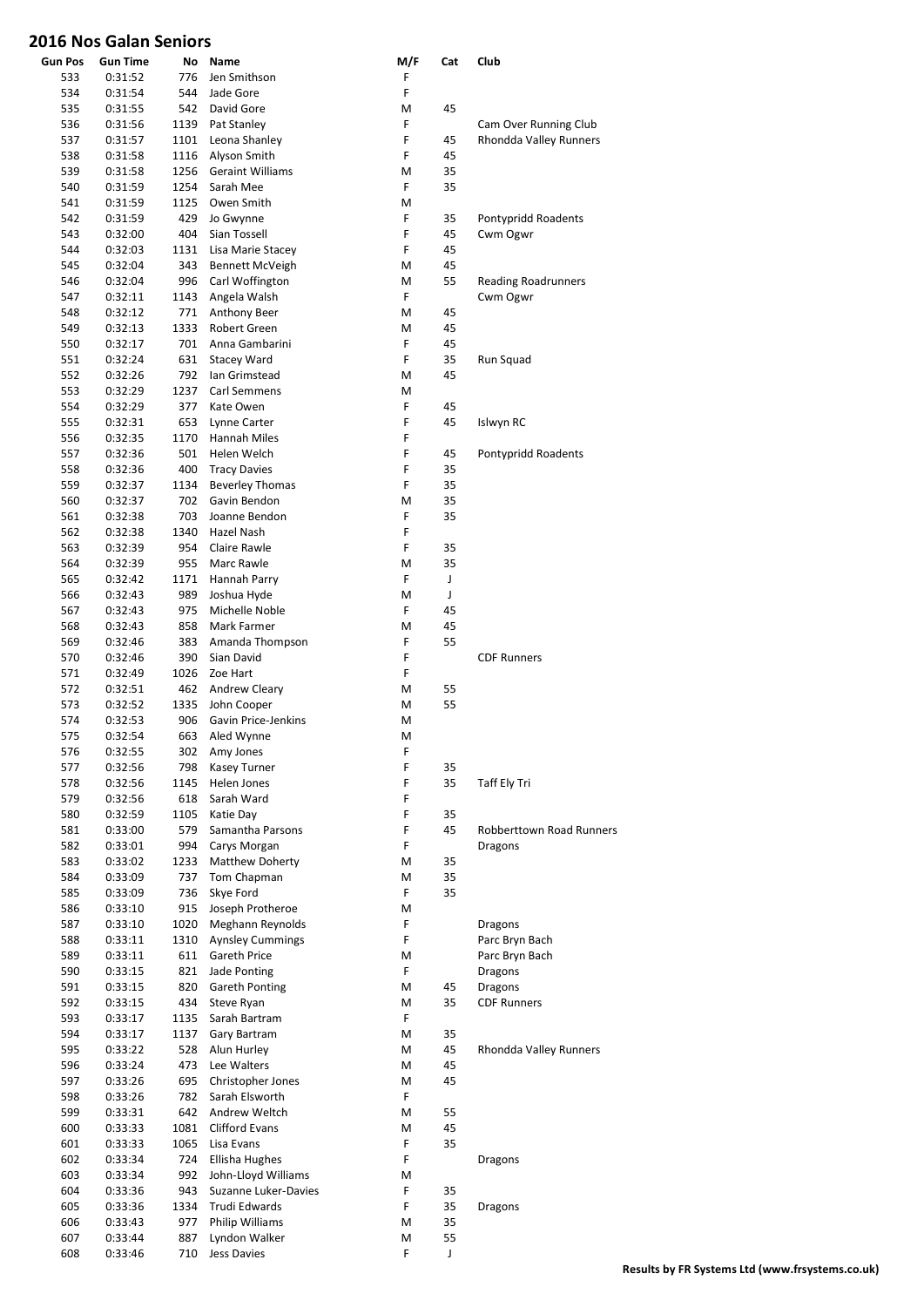| <b>Gun Pos</b> | <b>Gun Time</b>    | No          | Name                                         | M/F    | Cat      | Club                                          |
|----------------|--------------------|-------------|----------------------------------------------|--------|----------|-----------------------------------------------|
| 609            | 0:33:48            | 349         | Hanna Hughes                                 | F      | 35       |                                               |
| 610            | 0:33:48            | 357         | Victoria Stevens                             | F      | 35       |                                               |
| 611            | 0:33:50            | 358         | Leigh Biddiscombe                            | F      |          |                                               |
| 612<br>613     | 0:33:50<br>0:33:50 | 337<br>751  | Jodi Stevens<br>Nicola Lewis                 | F<br>F | 35<br>35 | Parc Bryn Bach                                |
| 614            | 0:33:52            | 393         | Katrina Williams                             | F      | 35       |                                               |
| 615            | 0:33:53            | 566         | <b>Denise Dukes</b>                          | F      | 35       |                                               |
| 616            | 0:33:54            | 968         | Adele Stuart                                 | F      | 45       |                                               |
| 617            | 0:33:57            | 1119        | Kirsty Smith                                 | F      |          |                                               |
| 618            | 0:34:00            | 1083        | Susan Smith                                  | F      | 35       |                                               |
| 619            | 0:34:01            | 1074        | Jeffrey Bassett                              | M      |          |                                               |
| 620<br>621     | 0:34:02<br>0:34:03 | 991<br>1073 | Ann Wise<br>Sarah Grant                      | F<br>F | 55       | <b>Dragons</b>                                |
| 622            | 0:34:04            | 706         | Stewart Webb                                 | M      | 45       |                                               |
| 623            | 0:34:05            | 753         | Debbie Perry                                 | F      | 35       |                                               |
| 624            | 0:34:10            | 822         | Michael Williams                             | M      | 45       |                                               |
| 625            | 0:34:12            | 900         | Stephen Williams                             | M      | 55       |                                               |
| 626            | 0:34:12            | 1051        | <b>Edward Savage</b>                         | M      | 55       |                                               |
| 627            | 0:34:16            | 1266        | Sophie Hughes                                | F      |          |                                               |
| 628<br>629     | 0:34:16<br>0:34:18 | 768<br>422  | <b>Brenda Evans</b><br><b>Melanie Thomas</b> | F<br>F | 55<br>35 | Pontypridd Roadents<br>Rhondda Valley Runners |
| 630            | 0:34:20            | 435         | Kris Denholm                                 | M      | 45       |                                               |
| 631            | 0:34:20            | 808         | Rhiannon Buckley                             | F      |          | Cwm Ogwr                                      |
| 632            | 0:34:21            | 365         | Stephen Hamer                                | M      | 35       | Parc Bryn Bach                                |
| 633            | 0:34:21            | 1176        | Carrie Mapp                                  | F      |          |                                               |
| 634            | 0:34:23            | 595         | Samantha Turner                              | F      | 35       | <b>Robberttown Road Runners</b>               |
| 635            | 0:34:28            | 496         | Karen Davies                                 | F      | 35       |                                               |
| 636            | 0:34:28            | 1043        | Catrin Marsh                                 | F      | J        |                                               |
| 637            | 0:34:30            | 689         | Sarah Boothby                                | F      |          | Pontypridd Roadents                           |
| 638            | 0:34:30            | 529         | Kay Lawless                                  | F      | 55       | Pontyclun Road Runners                        |
| 639<br>640     | 0:34:33<br>0:34:33 | 692<br>638  | Georgia Lehane<br>Enya Lehane                | F<br>F |          |                                               |
| 641            | 0:34:37            | 800         | Mark Vincent                                 | M      | 45       |                                               |
| 642            | 0:34:40            | 572         | Hailey Llewellyn-Hussey                      | F      | 35       |                                               |
| 643            | 0:34:43            | 1112        | Paige Horsnell                               | F      |          |                                               |
| 644            | 0:34:43            | 1151        | Corri Magor-Horsnell                         | F      | 45       |                                               |
| 645            | 0:34:45            | 380         | Katherine Williams                           | F      | 35       |                                               |
| 646            | 0:34:45            | 606         | Harriet Edwards                              | F      | 35       |                                               |
| 647            | 0:34:46            | 680         | David Edwards                                | M      | 35       |                                               |
| 648            | 0:34:46            | 388         | <b>Christine Vorres</b>                      | F      | 55       | Pont-Y-Pwl & District Runners                 |
| 649            | 0:34:48            | 633         | Hayley Benjamin                              | F      | 35       |                                               |
| 650<br>651     | 0:34:48<br>0:34:50 | 632<br>612  | Jason Benjamin<br><b>Ruth Caddy</b>          | M<br>F | 35<br>45 | Pontypridd Roadents                           |
| 652            | 0:34:51            | 362         | Sian Jenkins                                 | F      |          |                                               |
| 653            | 0:34:54            | 532         | Carwyn Evans                                 | M      | 45       | <b>Dragons</b>                                |
| 654            | 0:34:57            | 1350        | Chloe Mathieson                              | F      |          |                                               |
| 655            | 0:34:57            | 959         | <b>Sharon Price</b>                          | F      | 45       |                                               |
| 656            | 0:34:57            | 730         | <b>Brendan Price</b>                         | M      | 35       | Dragons                                       |
| 657            | 0:34:58            | 993         | Martyn Wise                                  | M      |          |                                               |
| 658            | 0:34:59            | 1095        | <b>Trudy Sheehan</b>                         | F      |          |                                               |
| 659            | 0:34:59            | 1086        | Emily Howarth                                | F      |          |                                               |
| 660<br>661     | 0:35:02<br>0:35:03 | 850<br>568  | Casey Jones<br>Russel Webber                 | F<br>M | J<br>55  | Sepsis Trust                                  |
| 662            | 0:35:05            | 790         | Joanne Vincent                               | F      | 45       |                                               |
| 663            | 0:35:05            | 893         | Leanne Jones                                 | F      | 35       |                                               |
| 664            | 0:35:07            | 1212        | Naiomi Ford                                  | F      |          |                                               |
| 665            | 0:35:10            | 1211        | Amanda Beauchamp                             | F      | 55       |                                               |
| 666            | 0:35:12            | 1348        | Aisling Morgan                               | F      |          | Caerleon RC                                   |
| 667            | 0:35:14            | 1014        | Debbie Richards                              | F      | 45       |                                               |
| 668            | 0:35:15            | 849         | Aled Edwards                                 | M      |          | <b>Tros Gynnal Plant</b>                      |
| 669            | 0:35:17            | 475         | <b>Ruth Walters</b>                          | F      | 45       |                                               |
| 670            | 0:35:19            | 523         | Jacqui Spiller                               | F      | 45       | Islwyn RC                                     |
| 671<br>672     | 0:35:21<br>0:35:22 | 1228<br>754 | Daryl Robbins<br><b>Tracey Evans</b>         | M<br>F | 45       |                                               |
| 673            | 0:35:26            | 1002        | David Lowe                                   | M      | 55       |                                               |
| 674            | 0:35:27            | 1196        | Sarah Jones                                  | F      |          | <b>Team Rees</b>                              |
| 675            | 0:35:31            | 1238        | Nia Parry                                    | F      | 35       |                                               |
| 676            | 0:35:31            | 664         | Kate Wynne                                   | F      |          |                                               |
| 677            | 0:35:31            | 1204        | Sian Kirby                                   | F      | 35       |                                               |
| 678            | 0:35:32            | 963         | Gavin Gibson                                 | M      |          |                                               |
| 679            | 0:35:32            | 964         | Kate Gibson                                  | F      | 35       |                                               |
| 680            | 0:35:34            | 934         | Lisa Ellis                                   | F      |          |                                               |
| 681<br>682     | 0:35:37            | 486<br>878  | <b>Esther Price</b><br>Claire Lineham        | F<br>F | 45       |                                               |
| 683            | 0:35:38<br>0:35:43 | 866         | Kyler Jones                                  | F      |          |                                               |
| 684            | 0:35:43            | 1283        | Melanie Thomas                               | F      | 35       | <b>Dragons</b>                                |
|                |                    |             |                                              |        |          |                                               |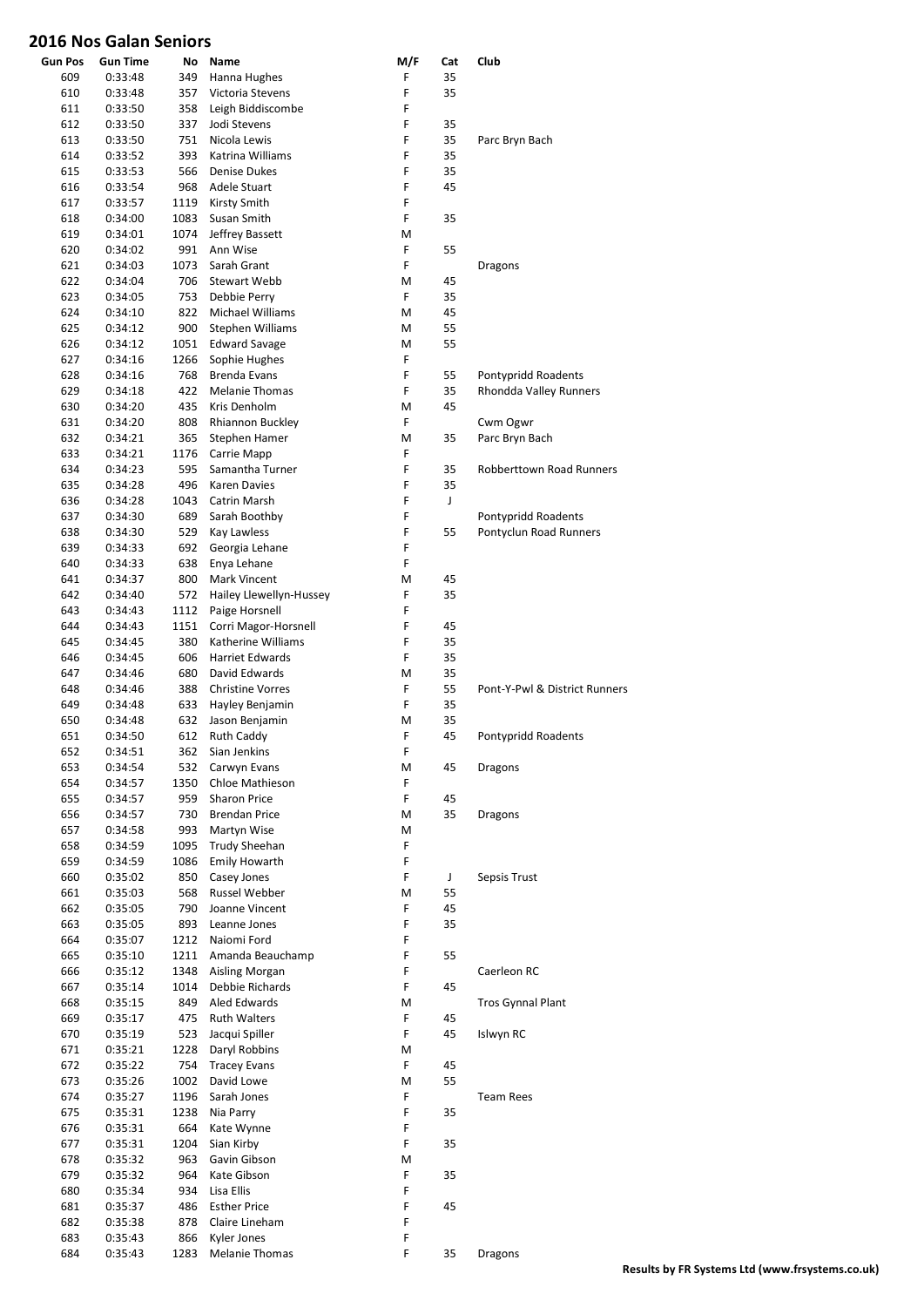| <b>Gun Pos</b> | <b>Gun Time</b>    | No         | Name                              | M/F    | Cat      | Club                            |
|----------------|--------------------|------------|-----------------------------------|--------|----------|---------------------------------|
| 685            | 0:35:44            | 654        | Kate Cardwell                     | F      | 45       | Islwyn RC                       |
| 686            | 0:35:47            | 428        | Samar Wafa                        | F      | 35       | <b>CDF Runners</b>              |
| 687            | 0:35:47            | 1152       | Stephen Small                     | M      |          |                                 |
| 688            | 0:35:48            | 886        | Ian Edwards                       | M      | 55       |                                 |
| 689            | 0:35:51            | 650        | Melissa Fyler                     | F      | 35       |                                 |
| 690            | 0:36:00            | 1268       | Leanna Williams                   | F      | 35       |                                 |
| 691            | 0:36:02            | 437        | Lynne Jones                       | F      | 55       | Merthyr Running Club            |
| 692            | 0:36:04            | 1220       | Deborah Morgan                    | F      | J        |                                 |
| 693            | 0:36:04            | 757        | <b>Julie Norris</b>               | F      | 55       |                                 |
| 694            | 0:36:09            | 1381       | Veronica Singleton Lawley         | F      | 55       | Les Croupiers                   |
| 695            | 0:36:10            | 890<br>889 | Peter Lawley<br>Samantha Thompson | M<br>F | 55<br>45 |                                 |
| 696<br>697     | 0:36:10<br>0:36:12 | 809        | Sarah Thomas                      | F      | 35       |                                 |
| 698            | 0:36:13            | 709        | <b>Heidy Davies</b>               | F      | 45       |                                 |
| 699            | 0:36:18            | 1004       | <b>Hilary Green</b>               | F      | 45       |                                 |
| 700            | 0:36:28            | 576        | <b>Elaine Hicks</b>               | F      | 55       | <b>Robberttown Road Runners</b> |
| 701            | 0:36:28            | 414        | Debbie Panes                      | F      | 45       | <b>Robberttown Road Runners</b> |
| 702            | 0:36:31            | 881        | Angharad Jones                    | F      | 35       |                                 |
| 703            | 0:36:31            | 880        | <b>Cathrine Roberts</b>           | F      | 55       |                                 |
| 704            | 0:36:31            | 1281       | Anouska Beaumont                  | F      | 35       | Taff Ely Tri                    |
| 705            | 0:36:34            | 810        | Leanne Davies                     | F      | 35       |                                 |
| 706            | 0:36:34            | 867        | <b>Chris Jenkins</b>              | F      |          |                                 |
| 707            | 0:36:36            | 1203       | <b>Grace Hawkins</b>              | F      |          |                                 |
| 708            | 0:36:43            | 539        | <b>Andrew Davies</b>              | M      | 45       |                                 |
| 709            | 0:36:43            | 725        | Simon Ball                        | М      | 45       |                                 |
| 710            | 0:36:46            | 834        | <b>Philip Davies</b>              | M      | 45       |                                 |
| 711            | 0:36:54            | 843        | Sadie Davies                      | F      |          | Sepsis Trust                    |
| 712            | 0:36:57            | 406        | Hilary James                      | F      | 45       |                                 |
| 713            | 0:37:00            | 1041       | Nadine Lloyd                      | F      |          |                                 |
| 714            | 0:37:00            | 1298       | Sarah Evans                       | F      | 35       |                                 |
| 715            | 0:37:01            | 1162       | Rhodri Evans                      | M      | 35       | Islwyn RC                       |
| 716            | 0:37:01            | 527        | <b>Clair Saunders-Grant</b>       | F      | 35       |                                 |
| 717            | 0:37:01            | 778        | Joanne Lewis                      | F      | 35       | Run With Us                     |
| 718            | 0:37:06            | 679        | <b>Heather Payton</b>             | F      | 55       |                                 |
| 719            | 0:37:06            | 699        | Andrea Lacey                      | F      |          |                                 |
| 720            | 0:37:07            | 681        | Mike Matthews                     | М      | 55       |                                 |
| 721            | 0:37:09            | 902        | Lee Goodwin                       | м      | 35       |                                 |
| 722            | 0:37:10            | 840        | Ross Keeling                      | M      | 35       | Islwyn RC                       |
| 723            | 0:37:21            | 824        | Erika Helps                       | F      | 45       |                                 |
| 724            | 0:37:26            | 301        | Clair Houston                     | F      | 35       | Pontypridd Roadents             |
| 725            | 0:37:27            | 1167       | Alan Jones                        | M      | 45       |                                 |
| 726            | 0:37:27            | 315        | Donna James                       | F<br>F | 45       |                                 |
| 727            | 0:37:27            | 335        | Sarah Jane Key                    |        |          | <b>Caerphilly Runners</b>       |
| 728<br>729     | 0:37:30            | 340<br>817 | <b>Chris Peters</b>               | М<br>F | 35       |                                 |
| 730            | 0:37:32<br>0:37:32 | 819        | Bethan Jones<br>Ben Huffstickler  | M      |          |                                 |
| 731            | 0:37:35            | 714        | <b>Russell Lewis</b>              | м      | 35       |                                 |
| 732            | 0:37:36            | 1344       | Kayleigh Evans                    | F      |          |                                 |
| 733            | 0:37:39            | 538        | Matthew West                      | M      | 35       |                                 |
| 734            | 0:37:41            | 399        | <b>Rhoss Carter</b>               | м      |          |                                 |
| 735            | 0:37:43            | 325        | Claire Tapper                     | F      | 45       |                                 |
| 736            | 0:37:44            | 1191       | Rachel Williams                   | F      |          |                                 |
| 737            | 0:37:45            | 425        | Caroline Kone                     | F      | 35       |                                 |
| 738            | 0:37:45            | 1037       | Joanne Yurs                       | F      | 45       |                                 |
| 739            | 0:37:46            | 686        | Wayne Vincent                     | M      | 45       |                                 |
| 740            | 0:37:49            | 1160       | Toni Griffiths-Lewis              | F      |          |                                 |
| 741            | 0:37:54            | 1205       | Elizabeth Humpfreys               | F      | 55       |                                 |
| 742            | 0:37:54            | 1206       | Catherine Scully                  | F      | 35       |                                 |
| 743            | 0:37:55            | 545        | Ann-Marie Browning                | F      | 45       |                                 |
| 744            | 0:37:56            | 859        | David Kirk                        | М      | 45       | <b>Fitmums and Friends</b>      |
| 745            | 0:38:01            | 876        | Judith Edmunds                    | F      | 45       |                                 |
| 746            | 0:38:01            | 874        | Sian Locke                        | F      | 35       |                                 |
| 747            | 0:38:04            | 920        | Graeme Hughes                     | M      | 45       |                                 |
| 748            | 0:38:08            | 857        | Michelle Farmer                   | F      | 45       |                                 |
| 749            | 0:38:12            | 448        | Rachel Evans                      | F      |          | Run With Us                     |
| 750            | 0:38:15            | 711        | Stevie Ingram                     | F      |          |                                 |
| 751            | 0:38:16            | 719        | Matthew Rees                      | м      |          |                                 |
| 752            | 0:38:27            | 1251       | Huw Rowlands                      | M      | J        |                                 |
| 753            | 0:38:28            | 1250       | Mark Howells                      | м      | 45       |                                 |
| 754<br>755     | 0:38:29<br>0:38:36 | 853<br>972 | John Williams<br>Laura Evans      | M<br>F | 55<br>35 |                                 |
| 756            | 0:38:36            | 342        | Jeffrey Walker                    | м      | 45       | Dragons                         |
| 757            | 0:38:37            | 987        | Gary George                       | M      | 35       |                                 |
| 758            | 0:38:39            | 797        | Jill Davies                       | F      | 45       |                                 |
| 759            | 0:38:40            | 1215       | <b>Lyndell Davies</b>             | F      | 45       |                                 |
| 760            | 0:38:44            | 474        | Kim Peacock                       | М      | 55       |                                 |
|                |                    |            |                                   |        |          |                                 |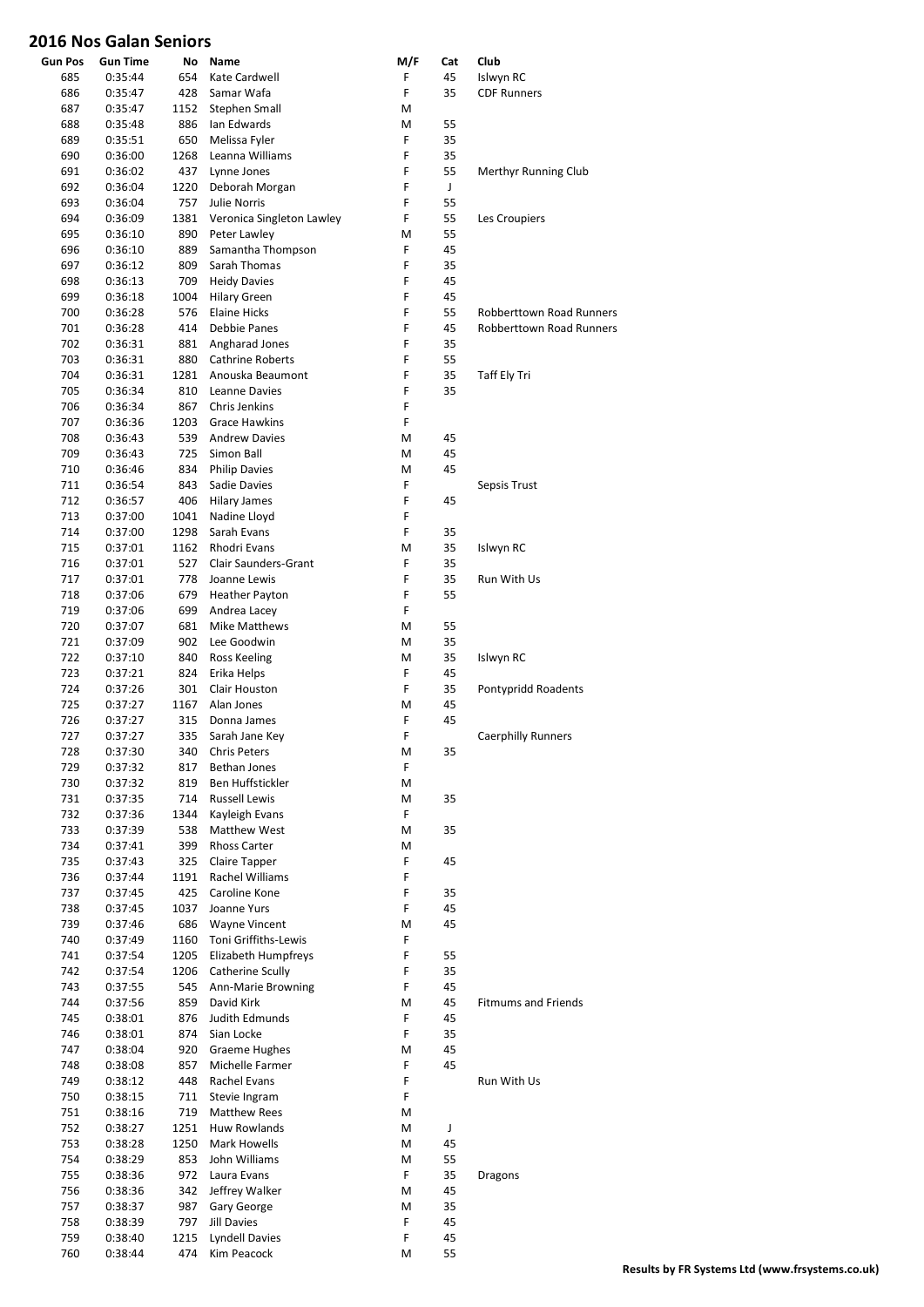| <b>Gun Pos</b> | <b>Gun Time</b>    | No           | Name                                    | M/F    | Cat      | Club                         |
|----------------|--------------------|--------------|-----------------------------------------|--------|----------|------------------------------|
| 761            | 0:38:52            | 835          | Adrian Bragger                          | M      | 55       |                              |
| 762            | 0:38:53            | 836          | Laura McCarthy                          | F      | 55       | Pontypridd Roadents          |
| 763            | 0:38:55            | 1148         | Megan Jones                             | F<br>F |          |                              |
| 764<br>765     | 0:38:55<br>0:38:58 | 1149<br>366  | Ruth Goodfellow Jones<br>Steven Jenkins | M      | 35<br>35 |                              |
| 766            | 0:39:01            | 1062         | Kathryn Rogers                          | F      | 45       |                              |
| 767            | 0:39:06            | 761          | Louise Liston                           | F      | 35       |                              |
| 768            | 0:39:06            | 765          | Judi Cox                                | F      |          |                              |
| 769            | 0:39:06            | 888          | Claire Mardon                           | F      | 35       |                              |
| 770            | 0:39:07            | 1114         | Lee Mardon                              | M      | 45       |                              |
| 771            | 0:39:11            | 313          | Dawn Thomas                             | F<br>F | 35       | Run With Us                  |
| 772<br>773     | 0:39:16<br>0:39:19 | 391<br>1280  | Michele Williams<br>Mellissa Nash       | F      | 45<br>35 |                              |
| 774            | 0:39:22            | 387          | <b>Ruth Roberts</b>                     | F      | 35       | <b>CDF Runners</b>           |
| 775            | 0:39:30            | 659          | <b>Wayne Phillips</b>                   | M      | 55       |                              |
| 776            | 0:39:30            | 338          | Cathrine McVeigh                        | F      | 45       |                              |
| 777            | 0:39:31            | 1217         | Darren Young                            | M      | 35       |                              |
| 778            | 0:39:34            | 860          | Pam Kirk                                | F      | 35       | <b>Ackworth Road Runners</b> |
| 779            | 0:39:37            | 816          | Alexander Howell                        | M      |          |                              |
| 780<br>781     | 0:39:37<br>0:39:38 | 904<br>1224  | Kayleigh Evans<br>Elizabeth McCaffrey   | F<br>F |          |                              |
| 782            | 0:39:39            | 1241         | Emma Nicholas                           | F      | 35       |                              |
| 783            | 0:39:59            | 1343         | Claire James                            | F      | 35       |                              |
| 784            | 0:39:59            | 1328         | Leigh James                             | M      |          |                              |
| 785            | 0:40:03            | 705          | Chloe Jenkins                           | F      | J        |                              |
| 786            | 0:40:04            | 704          | Nicola Jenkins                          | F      | 35       |                              |
| 787            | 0:40:08            | 1232         | Heather Carter-Mcgaughey                | F      |          |                              |
| 788            | 0:40:09            | 1200         | <b>Carol Weeks</b>                      | F      | 55       |                              |
| 789<br>790     | 0:40:16<br>0:40:17 | 1118<br>1260 | Dewi Vile<br>Amy Archer                 | M<br>F |          |                              |
| 791            | 0:40:17            | 1262         | <b>Buddug Britton</b>                   | F      | 35       |                              |
| 792            | 0:40:22            | 503          | Samantha Ann Cotter                     | F      |          |                              |
| 793            | 0:40:24            | 332          | Michelle Turner                         | F      | 45       |                              |
| 794            | 0:40:44            | 791          | Kay Bedford                             | F      | 45       | Run With Us                  |
| 795            | 0:40:45            | 328          | Debbie Jones                            | F      | 35       | Merthyr Running Club         |
| 796            | 0:40:46            | 1053         | Owen Griffiths                          | M      | 35       |                              |
| 797<br>798     | 0:40:47<br>0:40:47 | 311<br>1078  | Alan Griffiths                          | M<br>F | 55<br>35 |                              |
| 799            | 0:40:51            | 409          | Lisa Bury<br>Gaynor Loveless            | F      | 55       |                              |
| 800            | 0:40:51            | 898          | Elizabeth Stuckey                       | F      | 45       |                              |
| 801            | 0:40:59            | 741          | Cheryl Bunney                           | F      | 45       | Aberdare VAAC                |
| 802            | 0:40:59            | 1349         | Julie Cook                              | F      | 45       |                              |
| 803            | 0:41:04            | 997          | Gareth Howell                           | M      | 45       |                              |
| 804            | 0:41:08            | 1063         | Lynne Jones                             | F      | 35       |                              |
| 805<br>806     | 0:41:08<br>0:41:08 | 1064<br>1122 | Levi Hallett<br>Marie Jones             | F<br>F | 45       |                              |
| 807            | 0:41:24            | 1006         | Kathryn Donovan                         | F      | 45       |                              |
| 808            | 0:41:28            | 1210         | Adriana Beddows                         | F      | 45       |                              |
| 809            | 0:41:46            | 829          | Hazel Jones                             | F      | 35       |                              |
| 810            | 0:42:03            | 599          | Kerry Jones                             | F      | 35       |                              |
| 811            | 0:42:05            | 1049         | Karen Meyrick                           | F      | 55       | Merthyr Running Club         |
| 812            | 0:42:05            | 1050         | Jessica Meyrick                         | F      |          | Merthyr Running Club         |
| 813            | 0:42:38            | 617          | Paul Thomas                             | M<br>F | 35       | Islwyn RC                    |
| 814<br>815     | 0:42:46<br>0:42:46 | 551<br>897   | Joanne Robinson<br><b>Ruth Williams</b> | F      | 35<br>45 | Islwyn RC                    |
| 816            | 0:42:46            | 605          | Andrea Assirati                         | F      | 45       |                              |
| 817            | 0:42:46            | 1290         | Coral Rees                              | F      | 35       | Islwyn RC                    |
| 818            | 0:42:46            | 609          | Clare Morris                            | F      | 45       |                              |
| 819            | 0:42:46            | 1123         | Rhiann Williams                         | F      | 35       | Islwyn RC                    |
| 820            | 0:42:54            | 965          | Helen Lloyd Jones                       | F      | 55       | Pegasus RC                   |
| 821            | 0:42:54            | 861          | Gavin Davies                            | M      |          |                              |
| 822<br>823     | 0:42:55<br>0:42:55 | 862<br>781   | John Bounds<br>Christopher Beale        | M<br>M | 55       |                              |
| 824            | 0:42:56            | 779          | Katie Healey                            | F      |          | <b>CDF Runners</b>           |
| 825            | 0:43:03            | 999          | Susan Collins                           | F      | 45       | Rhondda Athletics Club       |
| 826            | 0:43:04            | 998          | Nicola Howell                           | F      | 45       |                              |
| 827            | 0:43:07            | 478          | Rhianydd Jenkins                        | F      |          |                              |
| 828            | 0:43:23            | 1304         | Lowri Morgan                            | F      |          |                              |
| 829            | 0:43:26            | 1339         | Sarah Pearce                            | F      | 35       |                              |
| 830            | 0:43:27            | 1286         | Lisa Falat                              | F<br>F | 35       | <b>Dragons</b>               |
| 831<br>832     | 0:43:27<br>0:43:57 | 1357<br>1169 | Hannah Barnes<br>Laura Miles            | F      |          | Dragons                      |
| 833            | 0:44:05            | 1322         | Tegan Warman                            | F      | J        |                              |
| 834            | 0:44:07            | 1225         | Daniel McCaffrey                        | M      |          |                              |
| 835            | 0:44:23            | 1132         | Ania Ciolek                             | F      | 35       | Brecon AC                    |
| 836            | 0:44:43            | 1315         | Annmarie Pritchard                      | F      | 35       |                              |